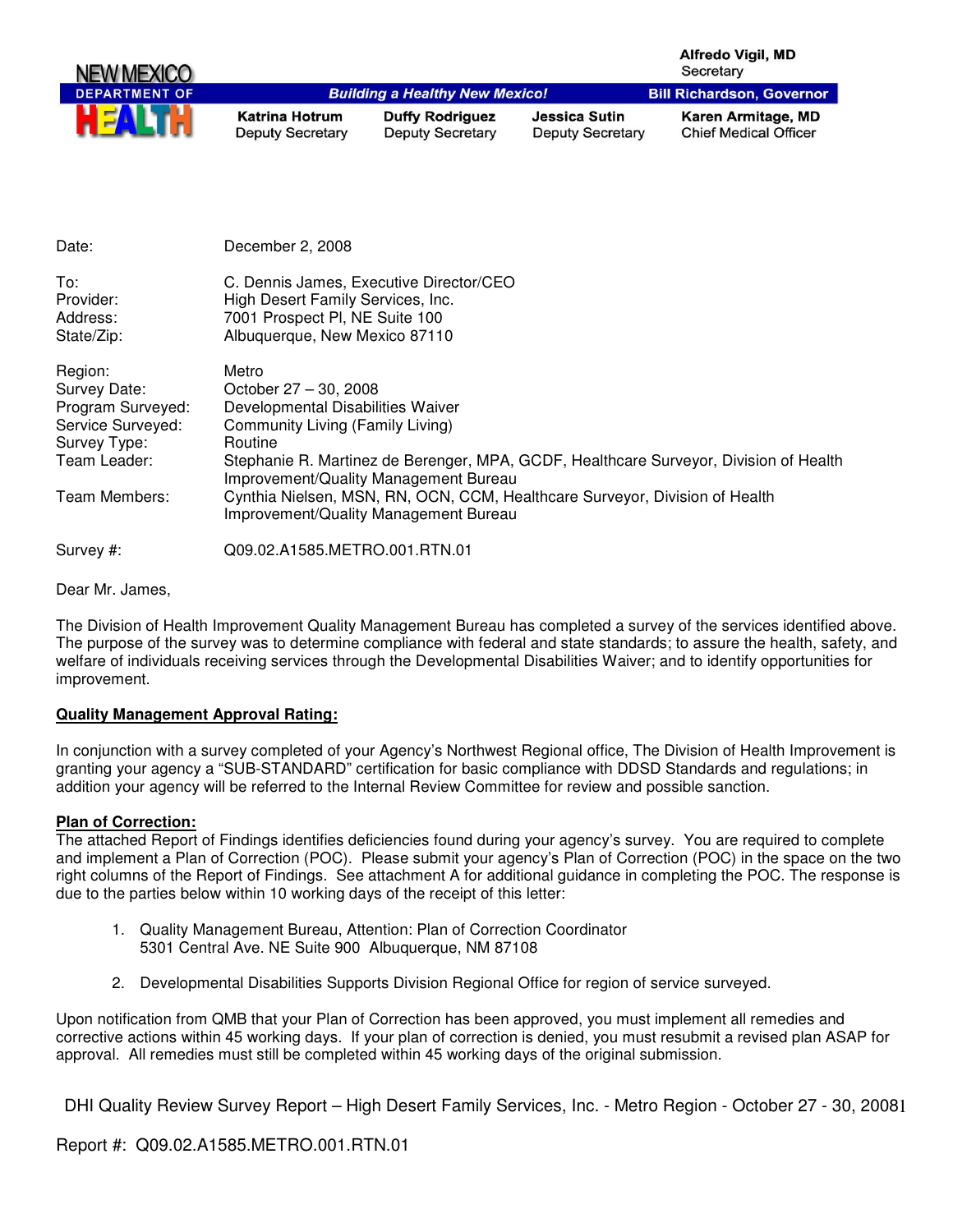Failure to submit, complete or implement your POC within the required time frames will result in the imposition of a \$200 per day Civil Monetary Penalty until it is received, completed and/or implemented.

## **Request for Informal Reconsideration of Findings (IRF):**

If you disagree with a determination of noncompliance (finding) you have 10 working days upon receipt of this notice to request an IRF. Submit your request for an IRF in writing to:

> QMB Deputy Bureau Chief 5301 Central Ave NE Suite #900 Albuquerque, NM 87108 Attention: IRF request

A request for an IRF will not delay the implementation of your Plan of Correction which must be completed within 45 working days. Providers may not appeal the nature or interpretation of the standard or regulation, the team composition, sampling methodology or the Scope and Severity of the finding.

If the IRF approves the change or removal of a finding, you will be advised of any changes.

This IRF process is separate and apart from the Informal Dispute Resolution (IDR) and Fair Hearing Process for Sanctions from DOH.

Please call the Team Leader at 505-222-8641, if you have questions about the survey or the report. Thank you for your cooperation and for the work you perform.

Sincerely,

rednamic of late **boom@** 

Stephanie R. Maxtinez de Berenger, MPA, CDF Team Lead/Healthcare Surveyor Division of Health Improvement Quality Management Bureau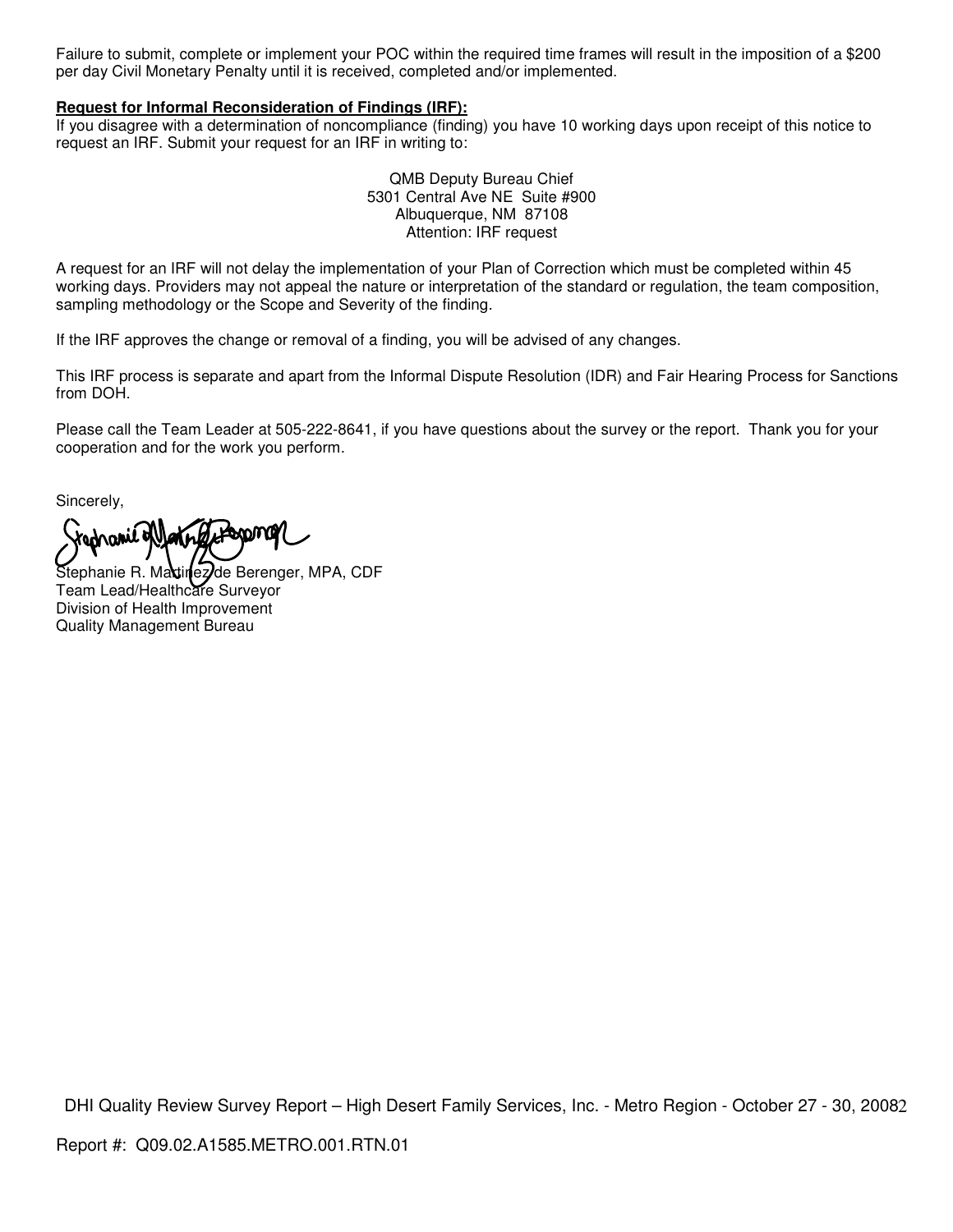| <b>Survey Process Employed:</b>                                                                                                                                                             |                                                                                                                                                                                                                                                                                                                                                                                                              |                                                                                                                                                                                                                                                                           |  |
|---------------------------------------------------------------------------------------------------------------------------------------------------------------------------------------------|--------------------------------------------------------------------------------------------------------------------------------------------------------------------------------------------------------------------------------------------------------------------------------------------------------------------------------------------------------------------------------------------------------------|---------------------------------------------------------------------------------------------------------------------------------------------------------------------------------------------------------------------------------------------------------------------------|--|
| <b>Entrance Conference Date:</b>                                                                                                                                                            | October 27, 2008                                                                                                                                                                                                                                                                                                                                                                                             |                                                                                                                                                                                                                                                                           |  |
| Present:                                                                                                                                                                                    |                                                                                                                                                                                                                                                                                                                                                                                                              | <b>High Desert Family Services, Inc.</b><br>Jennifer Joe, Regional Director                                                                                                                                                                                               |  |
|                                                                                                                                                                                             | DOH/DHI/QMB                                                                                                                                                                                                                                                                                                                                                                                                  | Stephanie R. Martinez de Berenger, MPA,<br>Team Lead/Healthcare Surveyor                                                                                                                                                                                                  |  |
| Exit Conference Date:                                                                                                                                                                       |                                                                                                                                                                                                                                                                                                                                                                                                              | October 30, 2008                                                                                                                                                                                                                                                          |  |
| Present:                                                                                                                                                                                    | <b>High Desert Family Services, Inc.</b><br>C. Dennis James, Executive Director/CEO<br>Jennifer Joe, Regional Director<br>Katie Lively, Service Coordinator<br>Beth Sandusky, LPN<br>Sheila Allen, Quality Assurance Coordinator (via conference call)<br>DOH/DHI/QMB<br>Stephanie R. Martinez de Berenger, MPA,<br>Team Lead/Healthcare Surveyor<br>Cynthia Nielsen, MSN, RN, OCN, CCM, Healthcare Surveyor |                                                                                                                                                                                                                                                                           |  |
| <b>Homes Visited</b>                                                                                                                                                                        | Number:                                                                                                                                                                                                                                                                                                                                                                                                      | 4                                                                                                                                                                                                                                                                         |  |
| <b>Administrative Locations Visited</b>                                                                                                                                                     | Number:                                                                                                                                                                                                                                                                                                                                                                                                      | 1                                                                                                                                                                                                                                                                         |  |
| <b>Total Sample Size</b>                                                                                                                                                                    | Number:                                                                                                                                                                                                                                                                                                                                                                                                      | 4 - Family Living                                                                                                                                                                                                                                                         |  |
| Persons Served Interviewed                                                                                                                                                                  | Number:                                                                                                                                                                                                                                                                                                                                                                                                      | 3                                                                                                                                                                                                                                                                         |  |
| Persons Served Observed                                                                                                                                                                     | Number:                                                                                                                                                                                                                                                                                                                                                                                                      | 1 (One Individual was not present at the time<br>of the home visit)                                                                                                                                                                                                       |  |
| Records Reviewed (Persons Served)                                                                                                                                                           | Number:                                                                                                                                                                                                                                                                                                                                                                                                      | 4                                                                                                                                                                                                                                                                         |  |
| Administrative Files Reviewed                                                                                                                                                               | <b>Billing Records</b><br>$\bullet$<br><b>Medical Records</b><br>$\bullet$<br>$\bullet$<br><b>Personnel Files</b><br>$\bullet$<br><b>Training Records</b><br>$\bullet$<br>$\bullet$<br>$\bullet$<br>$\bullet$<br><b>Evacuation Drills</b><br>$\bullet$<br>$\bullet$                                                                                                                                          | Incident Management Records<br>Agency Policy and Procedure<br><b>Caregiver Criminal History Screening Records</b><br><b>Employee Abuse Registry</b><br>Human Rights Notes and/or Meeting Minutes<br>Nursing personnel files<br>Quality Improvement/Quality Assurance Plan |  |
| CC: Distribution List:<br>DOH - Division of Health Improvement<br>DOH - Developmental Disabilities Supports Division<br>DOH - Office of Internal Audit<br>HSD - Medical Assistance Division |                                                                                                                                                                                                                                                                                                                                                                                                              |                                                                                                                                                                                                                                                                           |  |

Report #: Q09.02.A1585.METRO.001.RTN.01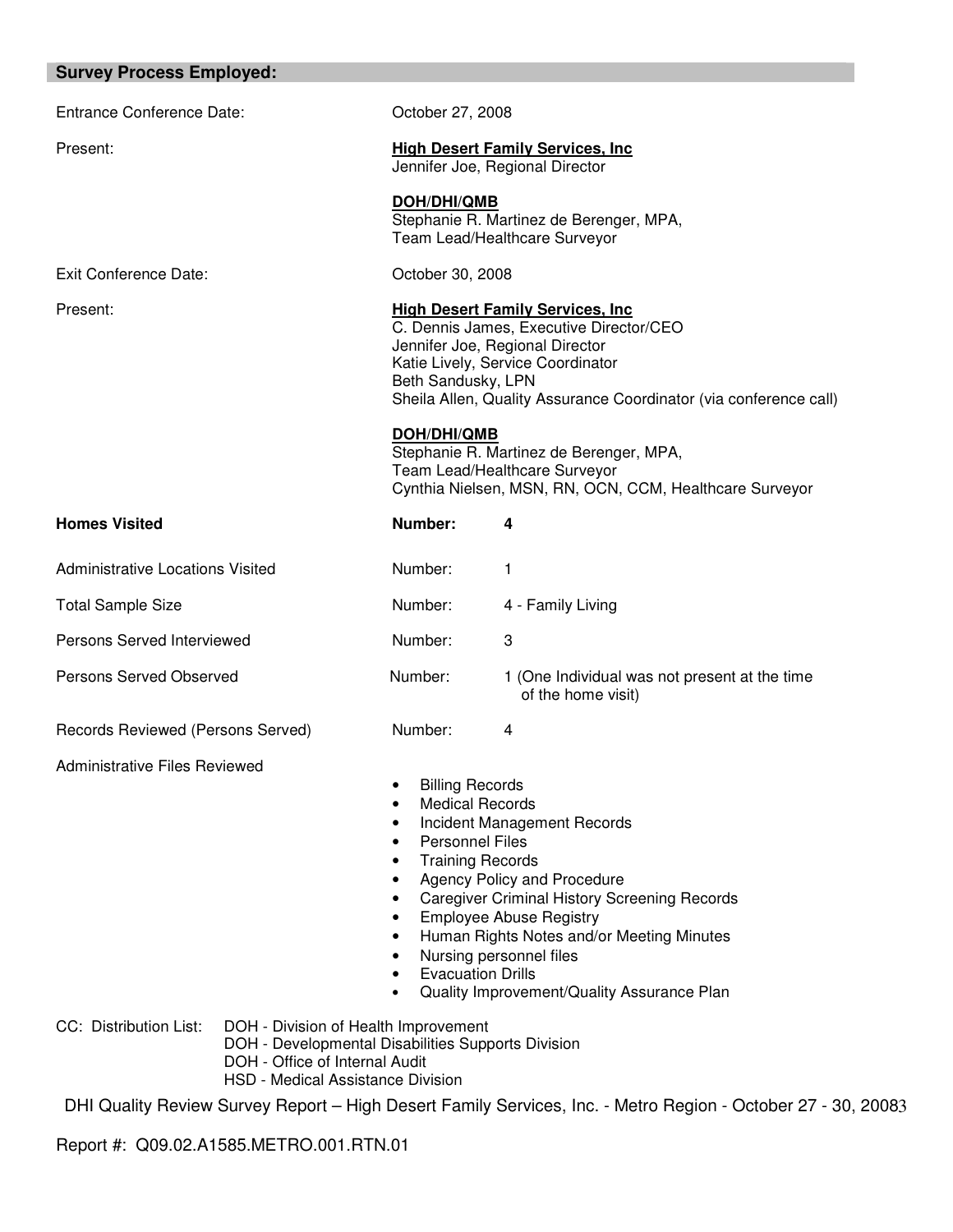# **Provider Instructions for Completing the QMB Plan of Correction (POC) Process**

- After a QMB Quality Review, your Survey Report will be sent to you via certified mail. You may request that it also be sent to you electronically by calling George Perrault, Plan of Correction Coordinator at 505-222-8624.
- Within 10 business days of the date you received your survey report, you must develop and send your Plan of Correction response to the QMB office. (Providers who do not pick up their mail will be referred to the Internal Review Committee [IRC]).
- For each Deficiency in your Survey Report, include specific information about HOW you will correct each Deficiency, WHO will fix each Deficiency ("Responsible Party"), and by WHEN ("Date Due").
- Your POC must not only address HOW, WHO and WHEN each Deficiency will be corrected, but must also address overall systemic issues to prevent the Deficiency from reoccurring, i.e., Quality Assurance (QA). Your description of your QA must include specifics about your selfauditing processes, such as HOW OFTEN you will self-audit, WHO will do it, and WHAT FORMS will be used.
- Corrective actions should be incorporated into your agency's Quality Assurance/Quality Improvement policies and procedures.
- You may send your POC response electronically to George.Perrault@state.nm.us, by fax (505- 841-5815), or by postal mail.
- Do not send supporting documentation to QMB until after your POC has been approved by QMB.
- QMB will notify you if your POC has been "Approved" or "Denied".
- Whether your POC is "Approved" or "Denied", you have a maximum of 45 business days to correct all survey Deficiencies from the date of receipt of your Survey Report. If your POC is "Denied" it must be revised and resubmitted ASAP, as the 45 working day limit is in effect. Providers whose revised POC is denied will be referred to the IRC.
- The POC must be completed on the official QMB Survey Report and Plan of Correction Form, unless approved in advance by the POC Coordinator.
- The following Deficiencies must be corrected within the deadlines below (after receipt of your Survey Report):
	- o CCHS and EAR: 10 working days o Medication errors: 10 working days o IMS system/training: 20 working days o ISP related documentation: 30 working days
	- o DDSD Training 45 working days

• If you have questions about the POC process, call the QMB POC Coordinator, George Perrault at 505-222-8624 for assistance.

DHI Quality Review Survey Report - High Desert Family Services, Inc. - Metro Region - October 27 - 30, 20084

Report #: Q09.02.A1585.METRO.001.RTN.01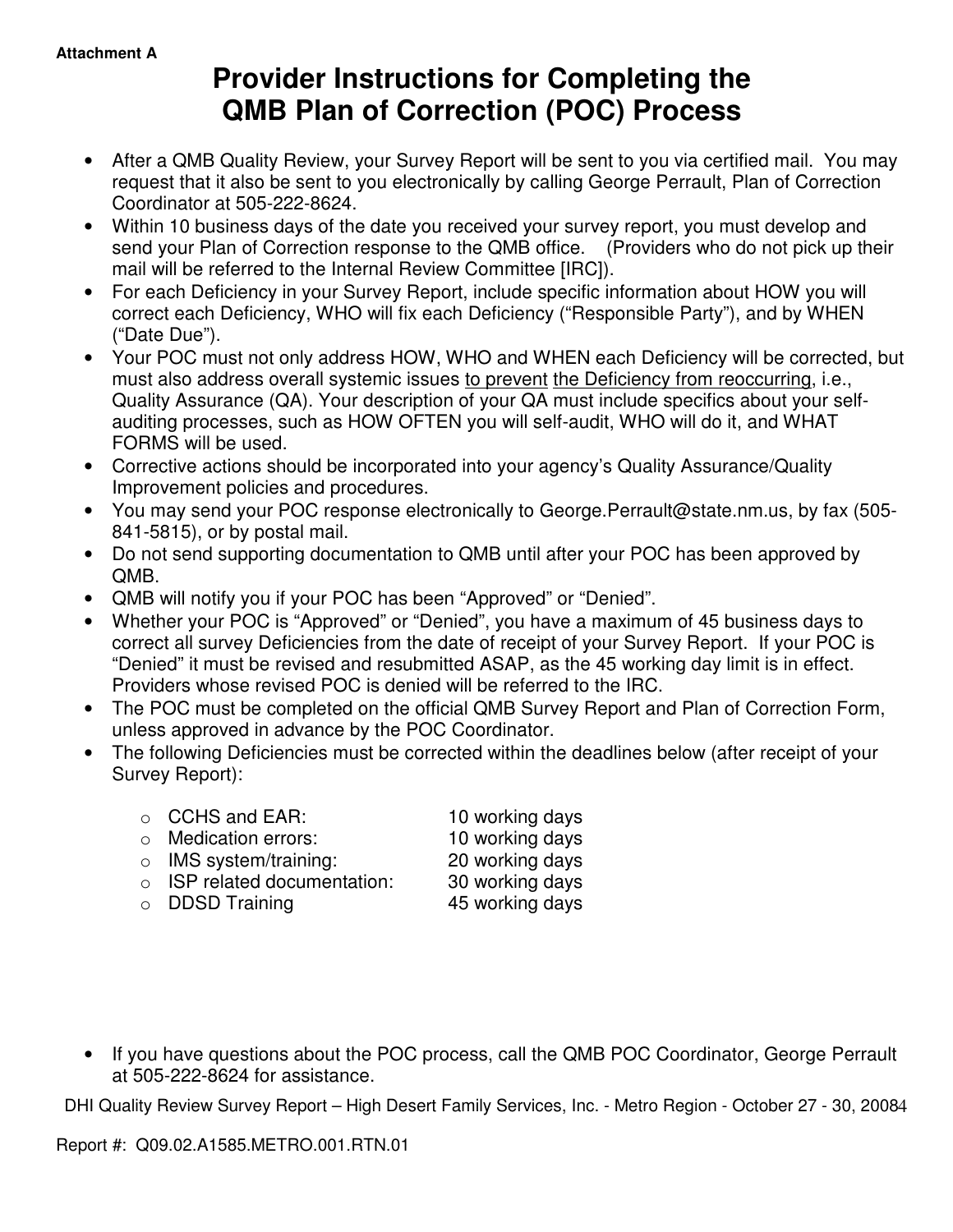- For Technical Assistance (TA) in developing or implementing your POC, contact your local DDSD Regional Office.
- Once your POC has been approved by QMB, the POC may not be altered or the dates changed.
- Requests for an extension or modification of your POC (post approval) must be made in writing and submitted to the POC Coordinator at QMB, and are approved on a case-by case basis.
- When submitting supporting documentation, organize your documents by Tag #s, and annotate or label each document using Individual #s.
- Do not submit original documents, copies are fine. Originals must be maintained in the agency/client file(s) as per DDSD Standards.
- Failure to submit, complete or implement your POC within the required timeframes will result in a referral to the IRC and the possible imposition of a \$200 per day Civil Monetary Penalty until it is received, completed and/or implemented.

DHI Quality Review Survey Report - High Desert Family Services, Inc. - Metro Region - October 27 - 30, 20085 Report #: Q09.02.A1585.METRO.001.RTN.01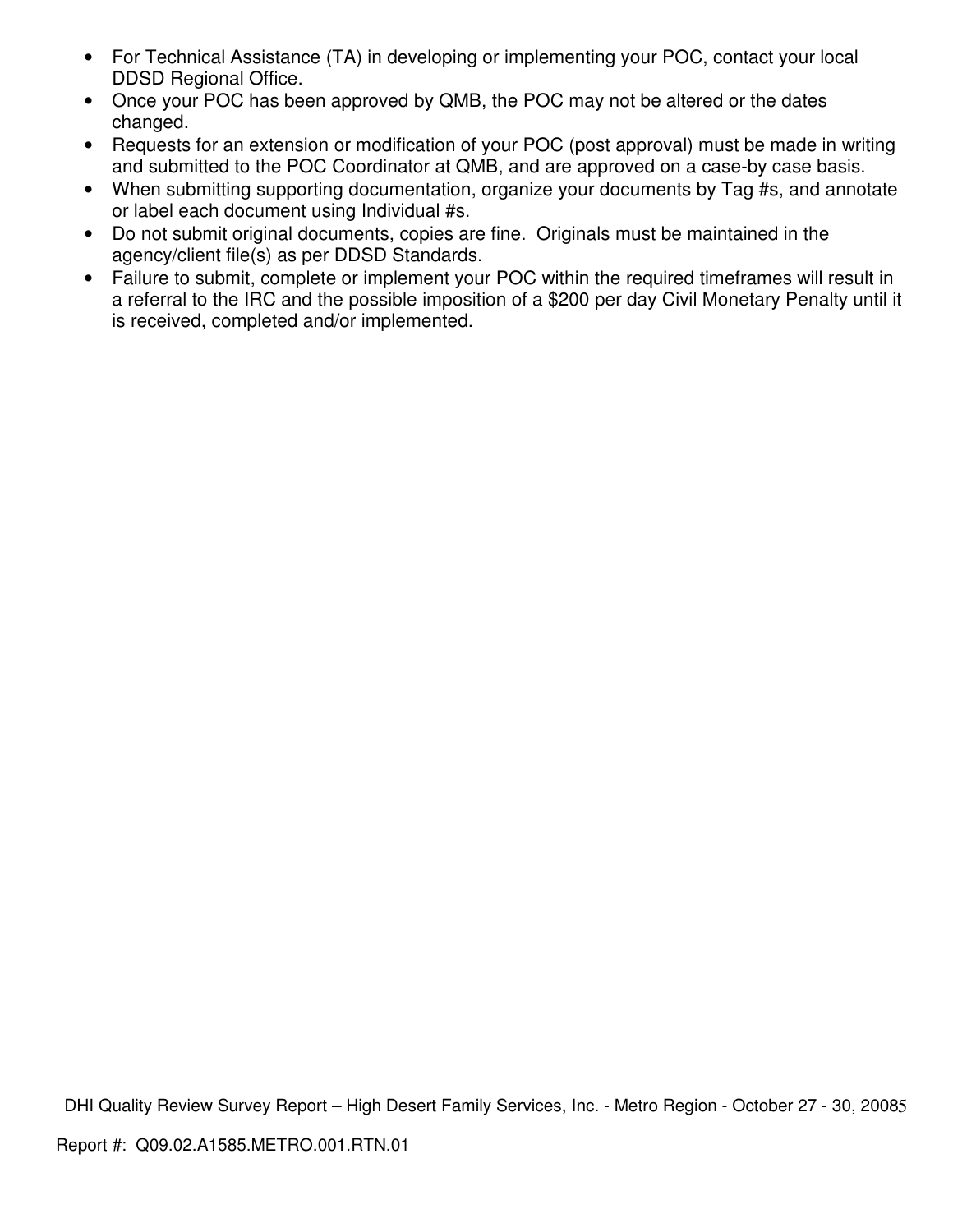# **QMB Scope and Severity Matrix of survey results**

Each deficiency in your Report of Findings is scored on a Scope and Severity Scale. The culmination of each deficiency's Scope and Severity is used to determine degree of compliance to standards and regulations and level of QMB Certification.

|                 |                  |                                                                |                                  | <b>SCOPE</b>                    |                                               |
|-----------------|------------------|----------------------------------------------------------------|----------------------------------|---------------------------------|-----------------------------------------------|
|                 |                  |                                                                | <b>Isolated</b><br>$01\% - 15\%$ | <b>Pattern</b><br>$16\% - 79\%$ | <b>Widespread</b><br>80% - 100%               |
| <b>SEVERITY</b> | High Impact      | Immediate<br>Jeopardy to<br>individual health<br>and or safety | J.                               | Κ.                              | L.                                            |
|                 |                  | <b>Actual harm</b>                                             | G.                               | Н.                              | I.                                            |
|                 | Medium<br>Impact | No Actual Harm<br><b>Potential for more</b>                    | D.                               | Е.                              | $F.$ (3 or more)                              |
|                 |                  | than minimal harm                                              | $D.$ (2 or less)                 |                                 | <b>F.</b> (no conditions<br>of participation) |
|                 | Impact<br>MOT    | No Actual Harm<br>Minimal potential<br>for harm.               | A.                               | <b>B.</b>                       | C.                                            |

Scope and Severity Definitions:

## Key to Scope scale:

## Isolated:

A deficiency that is limited to 1% to 15% of the sample, usually impacting no more than one or two individuals in the sample.

## Pattern:

A deficiency that impacts a number or group of individuals from 16% to 79% of the sample is defined as a pattern finding. Pattern findings suggest the need for system wide corrective actions.

# Widespread:

A deficiency that impacts most or all (80% to 100%) of the individuals in the sample is defined as widespread or pervasive. Widespread findings suggest the need for system wide corrective actions as well as the need to implement a Continuous Quality Improvement process to improve or build infrastructure. Widespread findings must be referred to the Internal Review Committee for review and possible actions or sanctions.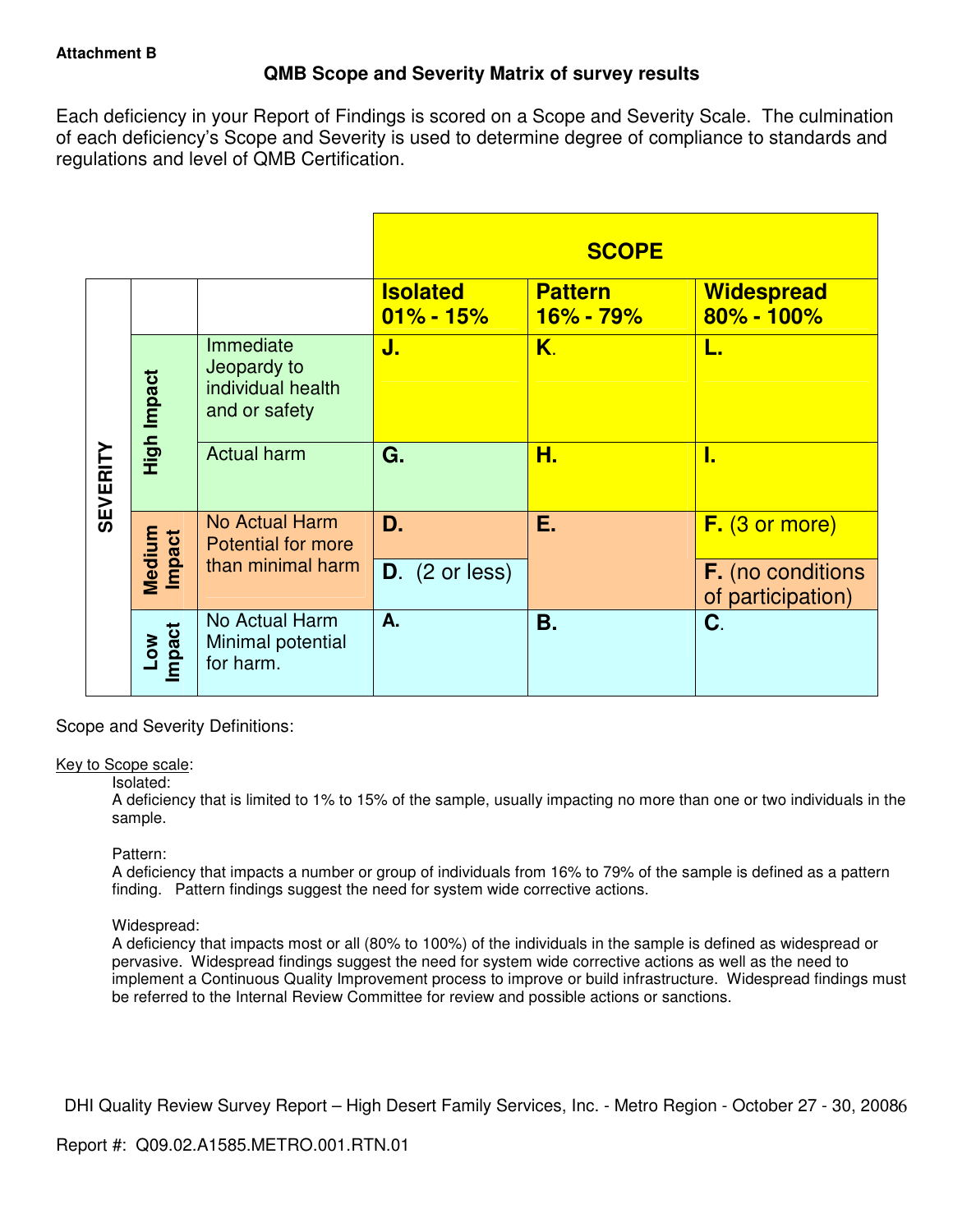#### Key to Severity scale:

Low Impact Severity: (Blue)

Low level findings have no or minimal potential for harm to an individual. Providers that have no findings above a "C" level may receive a "Quality" Certification approval rating from QMB.

#### Medium Impact Severity: (Tan)

Medium level findings have a potential for harm to an individual. Providers that have no findings above a "F" level and/or no more than two F level findings and no F level Conditions of Participation may receive a "Merit" Certification approval rating from QMB.

#### High Impact Severity: (Green or Yellow)

High level findings are when harm to an individual has occurred. Providers that have no findings above "I" level may only receive a "Standard" Approval rating from QMB and will be referred to the IRC.

High Impact Severity: (Yellow)

"J, K, and L" Level findings:

This is a finding of Immediate Jeopardy. If a provider is found to have "I" level findings or higher, with an outcome of Immediate Jeopardy, including repeat findings or Conditions of Participation they will be referred to the Internal Review Committee.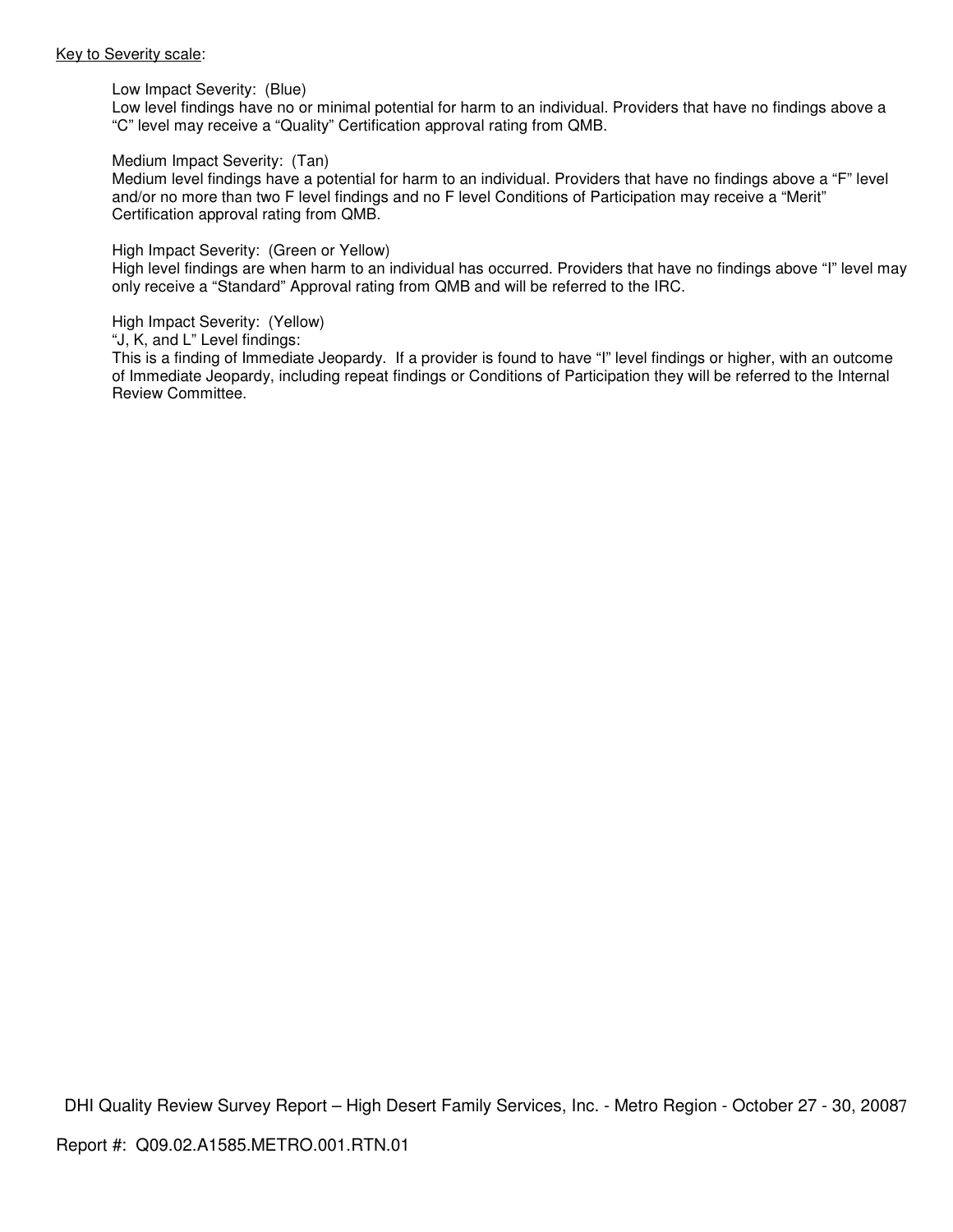# **Guidelines for the Provider Informal Reconsideration of Finding (IRF) Process**

# **Introduction:**

Throughout the process, surveyors are openly communicating with providers. Open communication means that surveyors have clarified issues and/or requested missing information before completing the review. Regardless, there may still be instances where the provider disagrees with a specific finding.

To informally dispute a finding the provider must request in writing an Informal Reconsideration of the Finding (IRF) to the QMB Deputy Bureau Chief **within 10 working days** of receipt of the final report.

The written request for an IRF must be completed on the **QMB Request for Informal Reconsideration of Finding Form** (available on the QMB website) and must specify in detail the request for reconsideration and why the finding is inaccurate. The **IRF request must include all supporting documentation or evidence that was not previously reviewed during the survey process.** 

## **The following limitations apply to the IRF process:**

- The request for an IRF and all supporting evidence must be received in 10 days.
- Findings based on evidence requested during the survey and not provided may not be subject to reconsideration.
- The supporting documentation must be new evidence not previously reviewed by the survey team.
- Providers must continue to complete their plan of correction during the IRF process
- Providers may not request an IRF to challenge the Scope and Severity of a finding.
- Providers may not request an IRF to challenge the sampling methodology.
- Providers may not request an IRF based on disagreement with the nature of the standard or regulation.
- Providers may not request an IRF to challenge the team composition
- Providers may not request an IRF to challenge the QMB Quality Approval Rating and the length of their DDSD provider contract.

## **A Provider forfeits the right to an IRF if the request is not made within 10 working days of receiving the report and does not include all supporting documentation or evidence to show compliance with the standards and regulations.**

QMB has 30 working days to complete the review and notify the provider of the decision. The request will be reviewed by the IRF committee. The Provider will be notified in writing of the ruling, no face to face meeting will be conducted.

When a Provider requests that a finding be reconsidered, it does not stop or delay the Plan of Correction process. **Providers must continue to complete the Plan of Correction, including the finding in dispute regardless of the IRF status.** If a finding is successfully reconsidered, it will be noted and will be removed or modified from the report. It should be noted that in some cases a Plan of Correction may be completed prior to the IRF process being completed. The provider will be notified in writing on the decisions of the IRF committee.

## **Administrative Review Process:**

If a Provider desires to challenge the decision of the IRF committee they may request an Administrative Review by the DHI and DDSD Director. The Request must be made in writing to the QMB Bureau Chief and received within 5 days of notification from the IRF decision.

DHI Quality Review Survey Report - High Desert Family Services, Inc. - Metro Region - October 27 - 30, 20088

Report #: Q09.02.A1585.METRO.001.RTN.01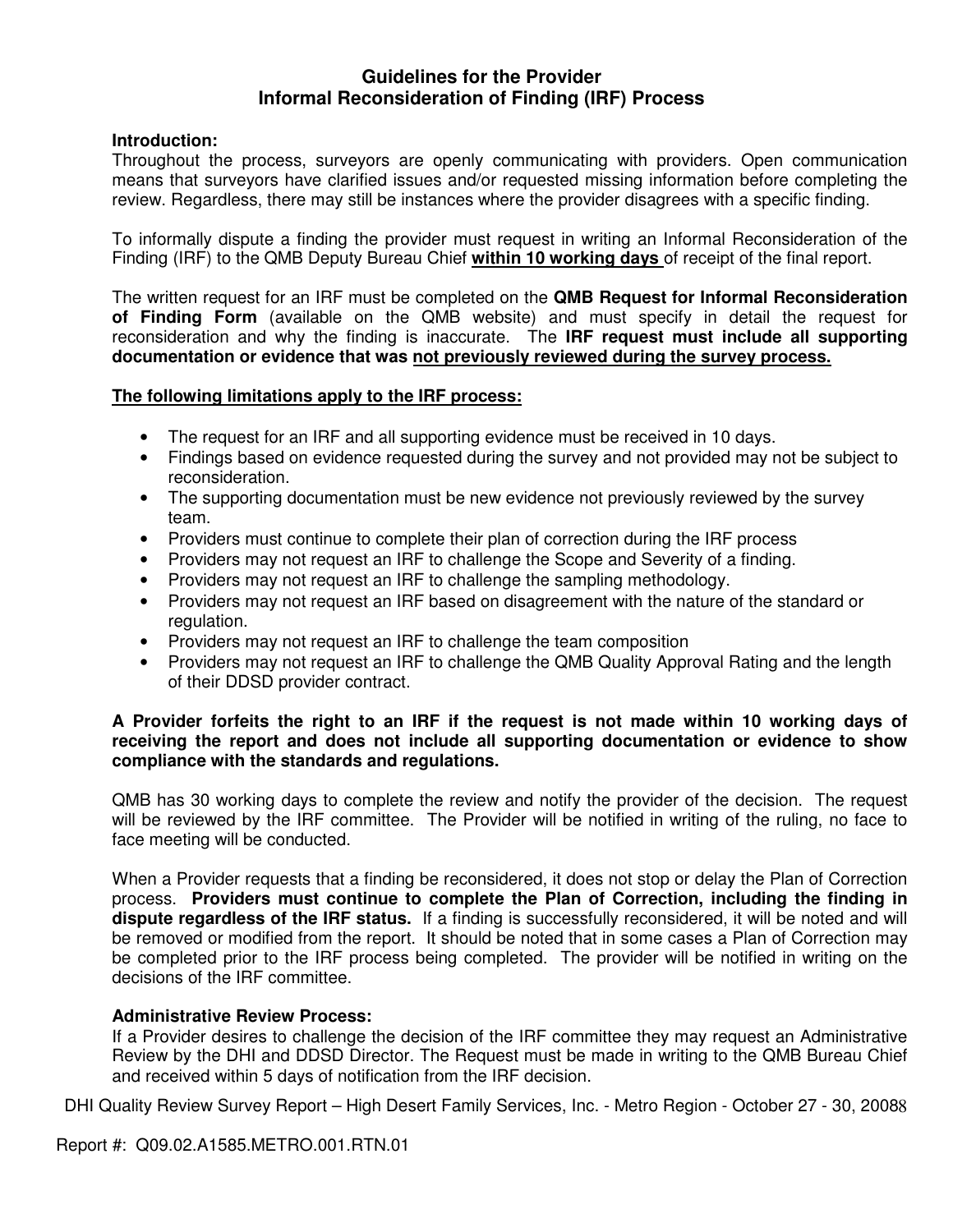# **Regarding IRC Sanctions:**

The Informal Reconsideration of the Finding process is a separate process specific to QMB Survey Findings and should not be confused with any process associated with IRC Sanctions.

If a Provider desires to Dispute or Appeal an IRC Sanction that is a separate and different process. Providers may choose the Informal Dispute Resolution Process or the Formal Medicaid Fair Hearing Process to dispute or appeal IRC sanctions, please refer to the DOH Sanction policy and section 39 of the provider contract agreement.

DHI Quality Review Survey Report - High Desert Family Services, Inc. - Metro Region - October 27 - 30, 20089 Report #: Q09.02.A1585.METRO.001.RTN.01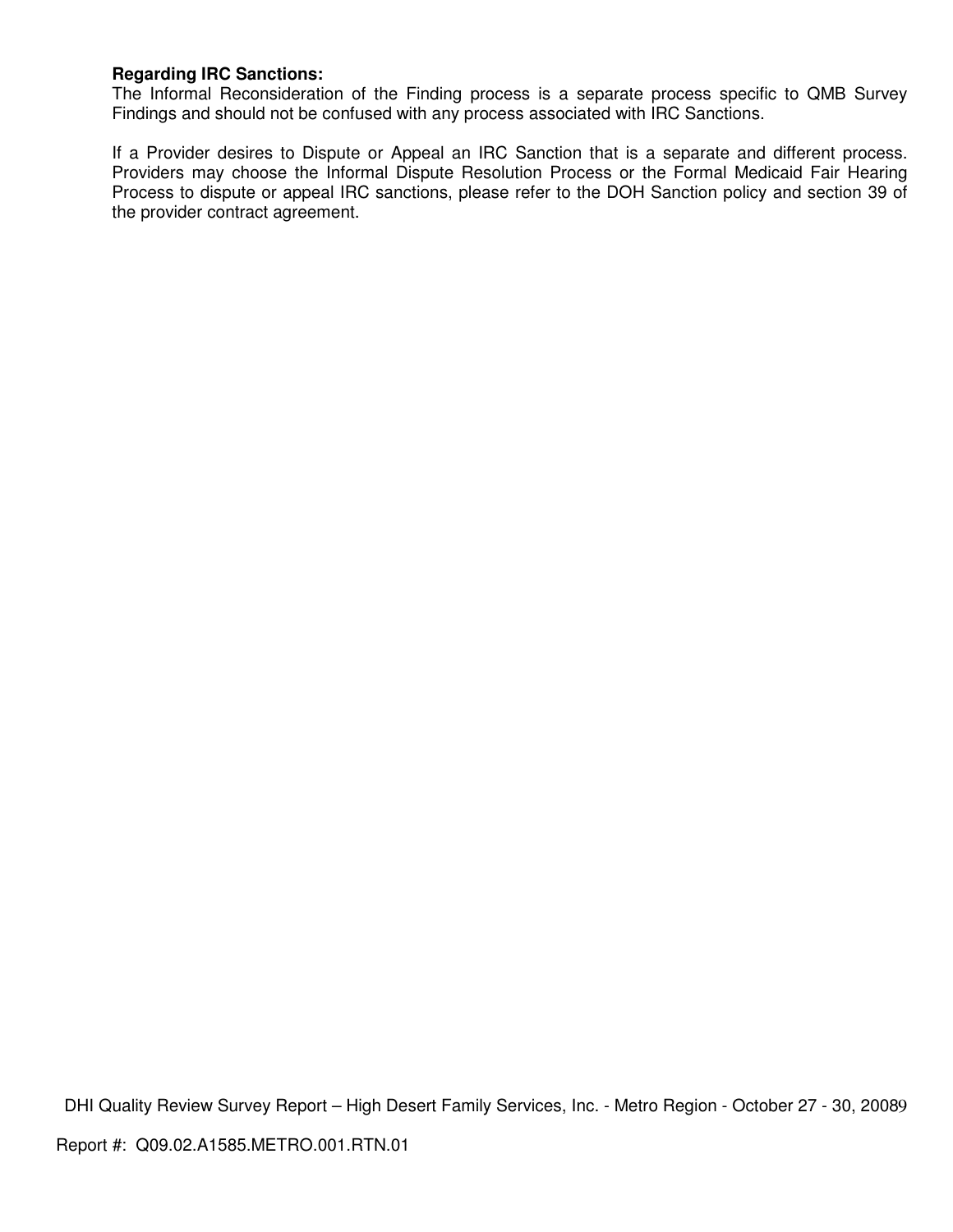| Agency:          | High Desert Family Services, Inc. - Metro Region |
|------------------|--------------------------------------------------|
| Program:         | Developmental Disabilities Waiver                |
| Service:         | Community Living (Family Living)                 |
| Monitoring Type: | Routine                                          |
| Date of Survey:  | October 27 - 30, 2008                            |

| <b>Deficiency</b> | <b>Agency Plan of Correction and</b>                                                                                                                                                                                                                                                                                                                                                                                                                                                                                                                         | Date Due                 |
|-------------------|--------------------------------------------------------------------------------------------------------------------------------------------------------------------------------------------------------------------------------------------------------------------------------------------------------------------------------------------------------------------------------------------------------------------------------------------------------------------------------------------------------------------------------------------------------------|--------------------------|
|                   |                                                                                                                                                                                                                                                                                                                                                                                                                                                                                                                                                              |                          |
|                   |                                                                                                                                                                                                                                                                                                                                                                                                                                                                                                                                                              |                          |
|                   |                                                                                                                                                                                                                                                                                                                                                                                                                                                                                                                                                              |                          |
|                   |                                                                                                                                                                                                                                                                                                                                                                                                                                                                                                                                                              |                          |
|                   |                                                                                                                                                                                                                                                                                                                                                                                                                                                                                                                                                              |                          |
|                   |                                                                                                                                                                                                                                                                                                                                                                                                                                                                                                                                                              |                          |
|                   |                                                                                                                                                                                                                                                                                                                                                                                                                                                                                                                                                              |                          |
|                   |                                                                                                                                                                                                                                                                                                                                                                                                                                                                                                                                                              |                          |
|                   |                                                                                                                                                                                                                                                                                                                                                                                                                                                                                                                                                              |                          |
|                   |                                                                                                                                                                                                                                                                                                                                                                                                                                                                                                                                                              |                          |
|                   |                                                                                                                                                                                                                                                                                                                                                                                                                                                                                                                                                              |                          |
|                   |                                                                                                                                                                                                                                                                                                                                                                                                                                                                                                                                                              |                          |
|                   |                                                                                                                                                                                                                                                                                                                                                                                                                                                                                                                                                              |                          |
|                   |                                                                                                                                                                                                                                                                                                                                                                                                                                                                                                                                                              |                          |
|                   |                                                                                                                                                                                                                                                                                                                                                                                                                                                                                                                                                              |                          |
|                   |                                                                                                                                                                                                                                                                                                                                                                                                                                                                                                                                                              |                          |
|                   |                                                                                                                                                                                                                                                                                                                                                                                                                                                                                                                                                              |                          |
|                   |                                                                                                                                                                                                                                                                                                                                                                                                                                                                                                                                                              |                          |
|                   |                                                                                                                                                                                                                                                                                                                                                                                                                                                                                                                                                              |                          |
|                   |                                                                                                                                                                                                                                                                                                                                                                                                                                                                                                                                                              |                          |
|                   |                                                                                                                                                                                                                                                                                                                                                                                                                                                                                                                                                              |                          |
|                   |                                                                                                                                                                                                                                                                                                                                                                                                                                                                                                                                                              |                          |
|                   |                                                                                                                                                                                                                                                                                                                                                                                                                                                                                                                                                              |                          |
|                   |                                                                                                                                                                                                                                                                                                                                                                                                                                                                                                                                                              |                          |
|                   |                                                                                                                                                                                                                                                                                                                                                                                                                                                                                                                                                              |                          |
|                   |                                                                                                                                                                                                                                                                                                                                                                                                                                                                                                                                                              |                          |
|                   |                                                                                                                                                                                                                                                                                                                                                                                                                                                                                                                                                              |                          |
|                   |                                                                                                                                                                                                                                                                                                                                                                                                                                                                                                                                                              |                          |
|                   |                                                                                                                                                                                                                                                                                                                                                                                                                                                                                                                                                              |                          |
|                   |                                                                                                                                                                                                                                                                                                                                                                                                                                                                                                                                                              |                          |
|                   |                                                                                                                                                                                                                                                                                                                                                                                                                                                                                                                                                              |                          |
|                   |                                                                                                                                                                                                                                                                                                                                                                                                                                                                                                                                                              |                          |
|                   | <b>Scope and Severity Rating: D</b><br>Medication Administration Records (MAR) were<br>reviewed for the months of July, August and<br>The following MARs contained missing<br>medications entries and/or other errors:<br>Medication Administration Record for the<br>following did not match the physician's orders:<br>MAR read: Dilantin 125mg/5ml 2 tsp daily.<br>Physician's Orders read: Dilantin<br>125mg/5ml 1 tsp 2 times daily<br>MAR read: Phenobarb 20mg/5ml 2 tsp<br>daily. Physician's Orders read:<br>Phenobarb 20mg/5ml 1 tsp 2 times daily. | <b>Responsible Party</b> |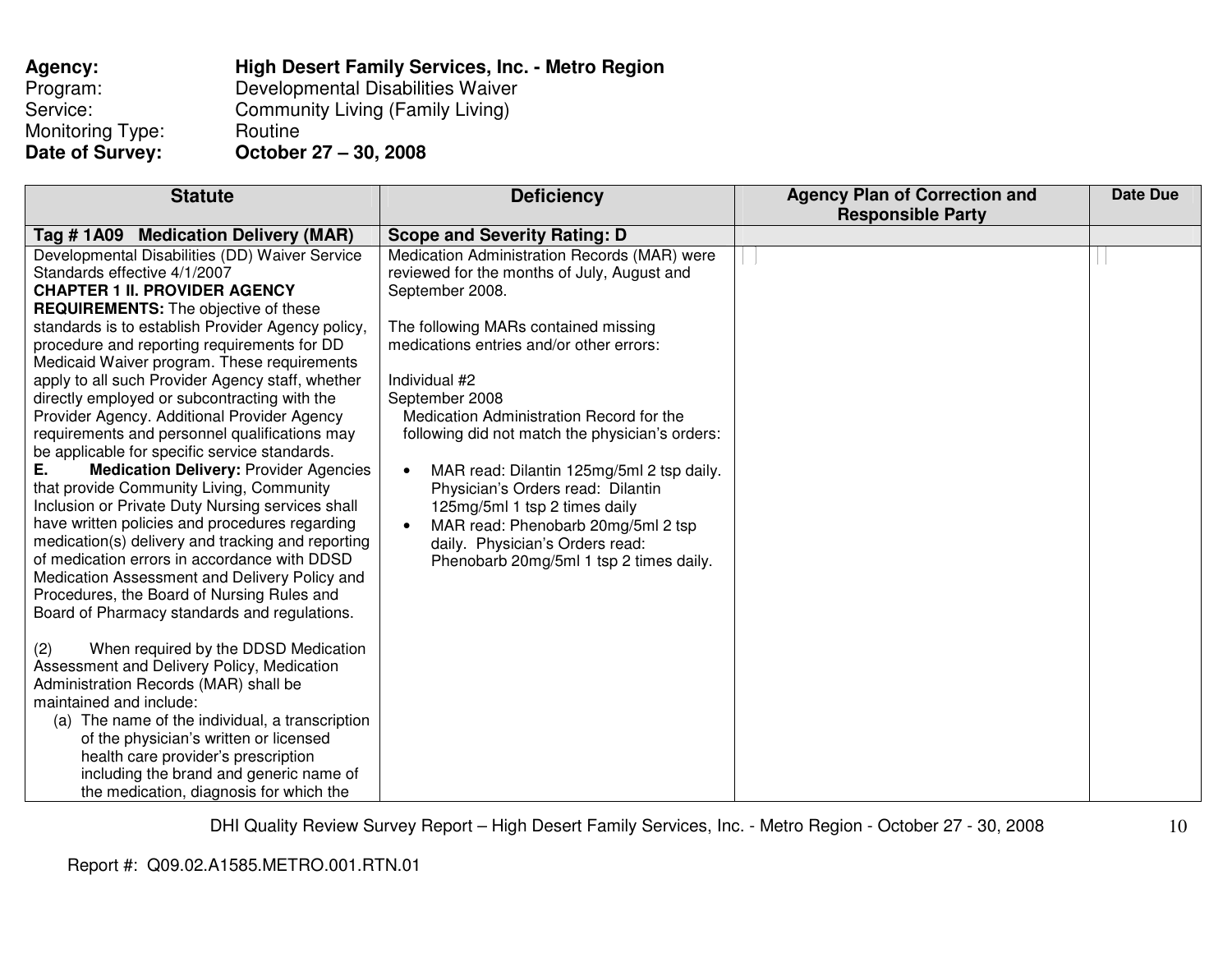|     | medication is prescribed;                       |  |  |
|-----|-------------------------------------------------|--|--|
|     | (b) Prescribed dosage, frequency and            |  |  |
|     | method/route of administration, times and       |  |  |
|     | dates of administration;                        |  |  |
|     | (c) Initials of the individual administering or |  |  |
|     | assisting with the medication;                  |  |  |
|     | (d) Explanation of any medication irregularity; |  |  |
|     | (e) Documentation of any allergic reaction or   |  |  |
|     | adverse medication effect; and                  |  |  |
| (f) | For PRN medication, an explanation for          |  |  |
|     | the use of the PRN medication shall             |  |  |
|     | include observable signs/symptoms or            |  |  |
|     | circumstances in which the medication is        |  |  |
|     | to be used, and documentation of                |  |  |
|     | effectiveness of PRN medication                 |  |  |
|     | administered.                                   |  |  |
|     | (3) The Provider Agency shall also maintain a   |  |  |
|     | signature page that designates the full         |  |  |
|     | name that corresponds to each initial used      |  |  |
|     | to document administered or assisted            |  |  |
|     | delivery of each dose;                          |  |  |
| (4) | MARs are not required for individuals           |  |  |
|     | participating in Independent Living who self-   |  |  |
|     | administer their own medications;               |  |  |
| (5) | Information from the prescribing pharmacy       |  |  |
|     | regarding medications shall be kept in the      |  |  |
|     | home and community inclusion service            |  |  |
|     | locations and shall include the expected        |  |  |
|     | desired outcomes of administrating the          |  |  |
|     | medication, signs and symptoms of adverse       |  |  |
|     | events and interactions with other              |  |  |
|     | medications;                                    |  |  |
|     |                                                 |  |  |
|     |                                                 |  |  |
|     |                                                 |  |  |
|     |                                                 |  |  |
|     |                                                 |  |  |
|     |                                                 |  |  |
|     |                                                 |  |  |
|     |                                                 |  |  |
|     |                                                 |  |  |
|     |                                                 |  |  |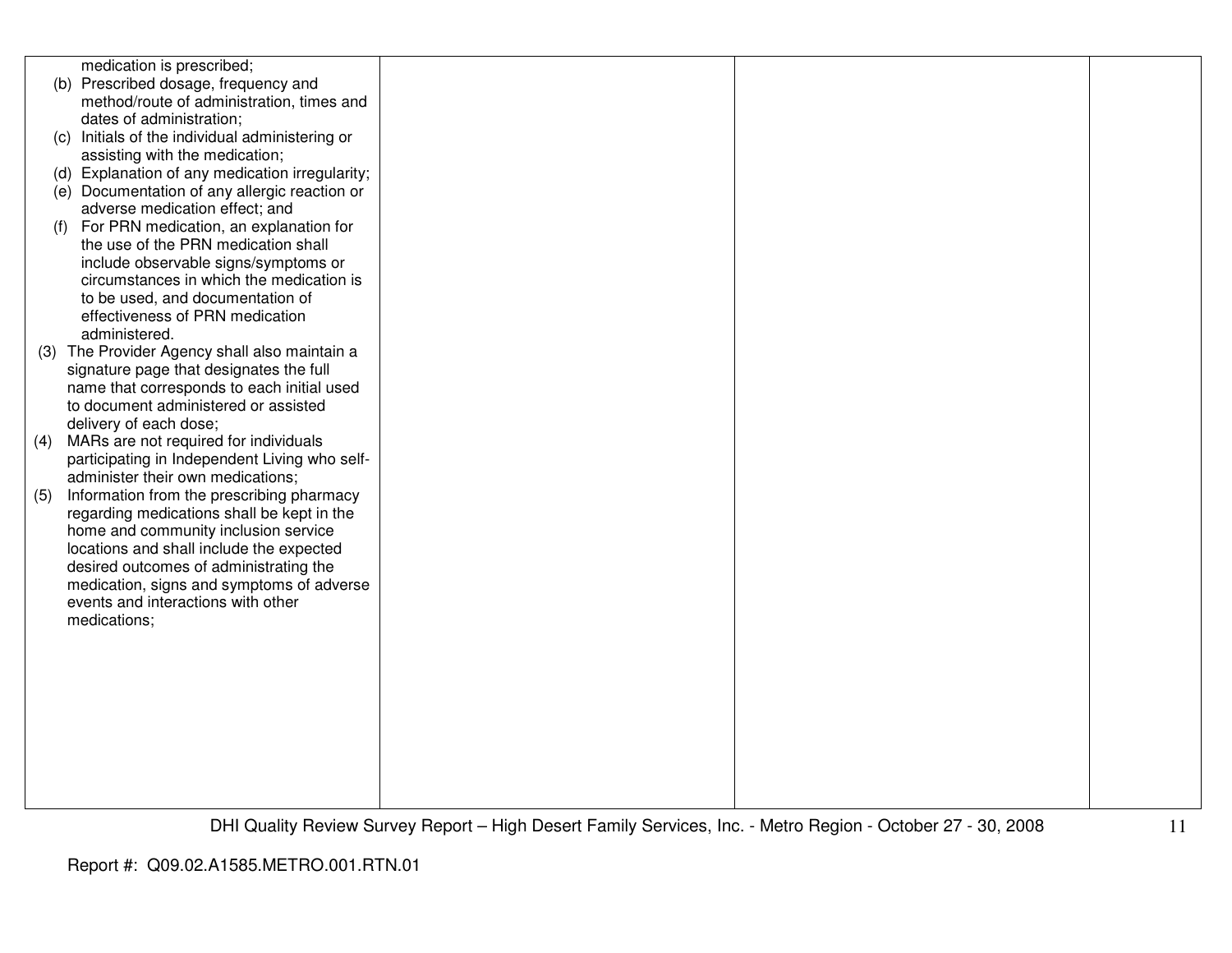| Tag #1A15 Healthcare Documentation                                                             | <b>Scope and Severity Rating: A</b>          |  |
|------------------------------------------------------------------------------------------------|----------------------------------------------|--|
| <b>Developmental Disabilities (DD) Waiver</b>                                                  | Based on record review, the Agency failed to |  |
| Service Standards Chapter 1. III. E. (1 - 4)                                                   | maintain the required documentation in the   |  |
| <b>CHAPTER 1. III. PROVIDER AGENCY</b>                                                         | Individuals Agency Record as required per    |  |
| <b>DOCUMENTATION OF SERVICE DELIVERY</b>                                                       | standard for 1 of 4 individuals.             |  |
| <b>AND LOCATION</b>                                                                            |                                              |  |
|                                                                                                | The following were not found or not current  |  |
| E. Healthcare Documentation by Nurses For                                                      | according to the ISP:                        |  |
| <b>Community Living Services, Community</b>                                                    |                                              |  |
| <b>Inclusion Services and Private Duty Nursing</b>                                             | • Special Health Care Needs:                 |  |
| <b>Services:</b> Nursing services must be available as                                         | <sup>o</sup> Nutritional Assessment (#2)     |  |
| needed and documented for Provider Agencies                                                    |                                              |  |
| delivering Community Living Services,                                                          |                                              |  |
| Community Inclusion Services and Private Duty                                                  |                                              |  |
| Nursing Services.                                                                              |                                              |  |
| (1) Documentation of nursing assessment                                                        |                                              |  |
| activities                                                                                     |                                              |  |
| (a) The following hierarchy shall be used to<br>determine which provider agency is responsible |                                              |  |
| for completion of the HAT and MAAT and related                                                 |                                              |  |
| subsequent planning and training:                                                              |                                              |  |
| (i) Community living services provider agency;                                                 |                                              |  |
| (ii) Private duty nursing provider agency;                                                     |                                              |  |
| (iii) Adult habilitation provider agency;                                                      |                                              |  |
| (iv) Community access provider agency; and                                                     |                                              |  |
| (v) Supported employment provider agency.                                                      |                                              |  |
| (b) The provider agency must arrange for their                                                 |                                              |  |
| nurse to complete the Health Assessment Tool                                                   |                                              |  |
| (HAT) and the Medication Administration                                                        |                                              |  |
| Assessment Tool (MAAT) on at least an annual                                                   |                                              |  |
| basis for each individual receiving community                                                  |                                              |  |
| living, community inclusion or private duty                                                    |                                              |  |
| nursing services, unless the provider agency                                                   |                                              |  |
| arranges for the individual's Primary Care                                                     |                                              |  |
| Practitioner (PCP) to voluntarily complete these                                               |                                              |  |
| assessments in lieu of the agency nurse. Agency                                                |                                              |  |
| nurses may also complete these assessments in                                                  |                                              |  |
| collaboration with the Primary Care Practitioner if                                            |                                              |  |
| they believe such consultation is necessary for                                                |                                              |  |
| an accurate assessment. Family Living Provider                                                 |                                              |  |
| Agencies have the option of having the                                                         |                                              |  |
| subcontracted caregiver complete the HAT                                                       |                                              |  |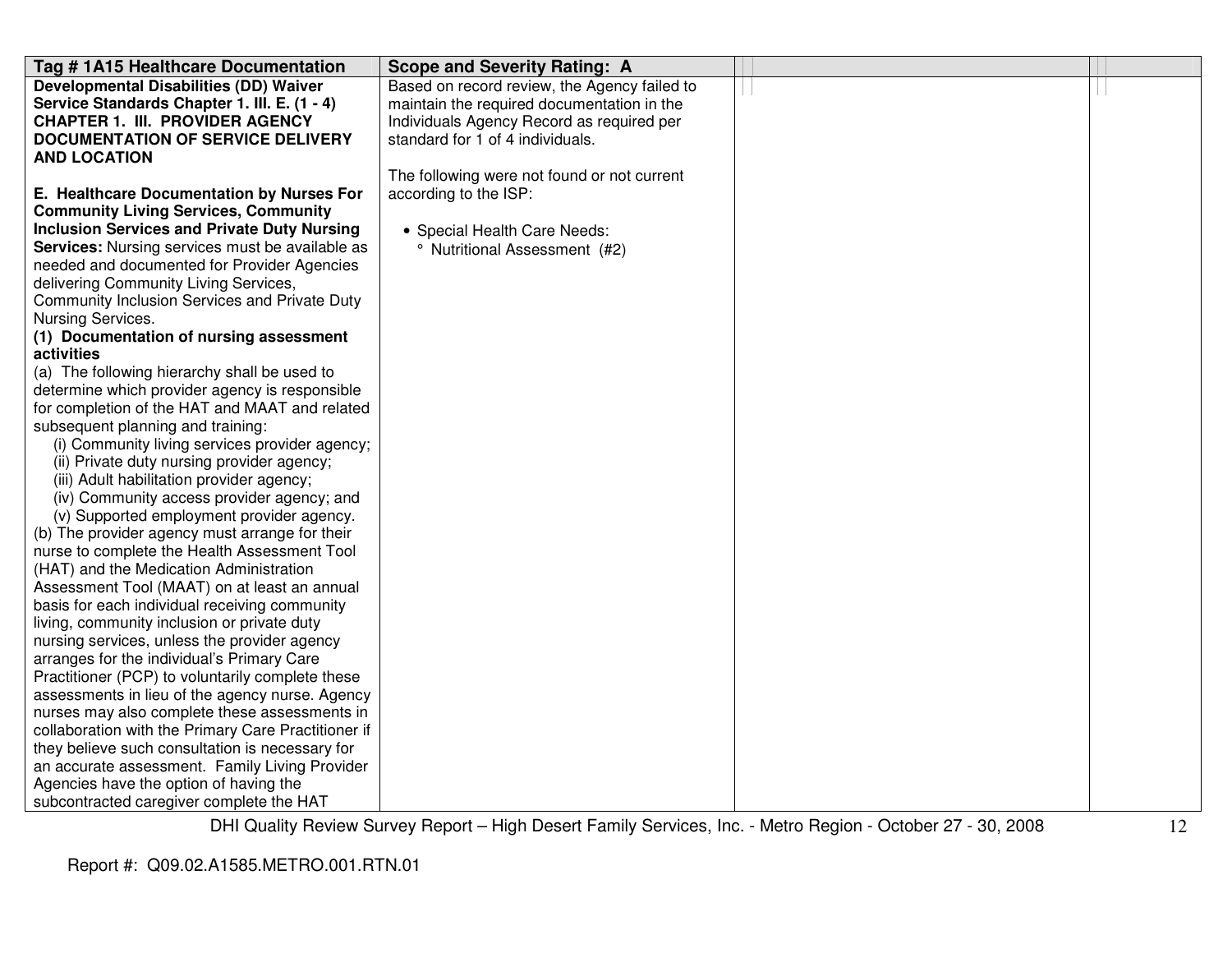| instead of the nurse or PCP, if the caregiver is                                                 |  |  |
|--------------------------------------------------------------------------------------------------|--|--|
| comfortable doing so. However, the agency                                                        |  |  |
| nurse must be available to assist the caregiver                                                  |  |  |
| upon request.                                                                                    |  |  |
| (c) For newly allocated individuals, the HAT and                                                 |  |  |
| the MAAT must be completed within seventy-two                                                    |  |  |
| (72) hours of admission into direct services or                                                  |  |  |
| two weeks following the initial ISP, whichever                                                   |  |  |
| comes first.                                                                                     |  |  |
| (d) For individuals already in services, the HAT                                                 |  |  |
| and the MAAT must be completed at least                                                          |  |  |
| fourteen (14) days prior to the annual ISP                                                       |  |  |
| meeting and submitted to all members of the                                                      |  |  |
| interdisciplinary team. The HAT must also be                                                     |  |  |
| completed at the time of any significant change                                                  |  |  |
| in clinical condition and upon return from any                                                   |  |  |
| hospitalizations. In addition to annually, the                                                   |  |  |
| MAAT must be completed at the time of any                                                        |  |  |
| significant change in clinical condition, when a                                                 |  |  |
| medication regime or route change requires                                                       |  |  |
| delivery by licensed or certified staff, or when an                                              |  |  |
| individual has completed additional training                                                     |  |  |
| designed to improve their skills to support self-                                                |  |  |
| administration (see DDSD Medication                                                              |  |  |
| Assessment and Delivery Policy).                                                                 |  |  |
| (e) Nursing assessments conducted to                                                             |  |  |
| determine current health status or to evaluate a                                                 |  |  |
| change in clinical condition must be documented                                                  |  |  |
| in a signed progress note that includes time and                                                 |  |  |
| date as well as subjective information including                                                 |  |  |
| the individual complaints, signs and symptoms                                                    |  |  |
| noted by staff, family members or other team                                                     |  |  |
| members; objective information including vital                                                   |  |  |
| signs, physical examination, weight, and other                                                   |  |  |
| pertinent data for the given situation (e.g.,                                                    |  |  |
| seizure frequency, method in which temperature<br>taken); assessment of the clinical status, and |  |  |
| plan of action addressing relevant aspects of all                                                |  |  |
| active health problems and follow up on any                                                      |  |  |
| recommendations of medical consultants.                                                          |  |  |
|                                                                                                  |  |  |
| (2) Health related plans                                                                         |  |  |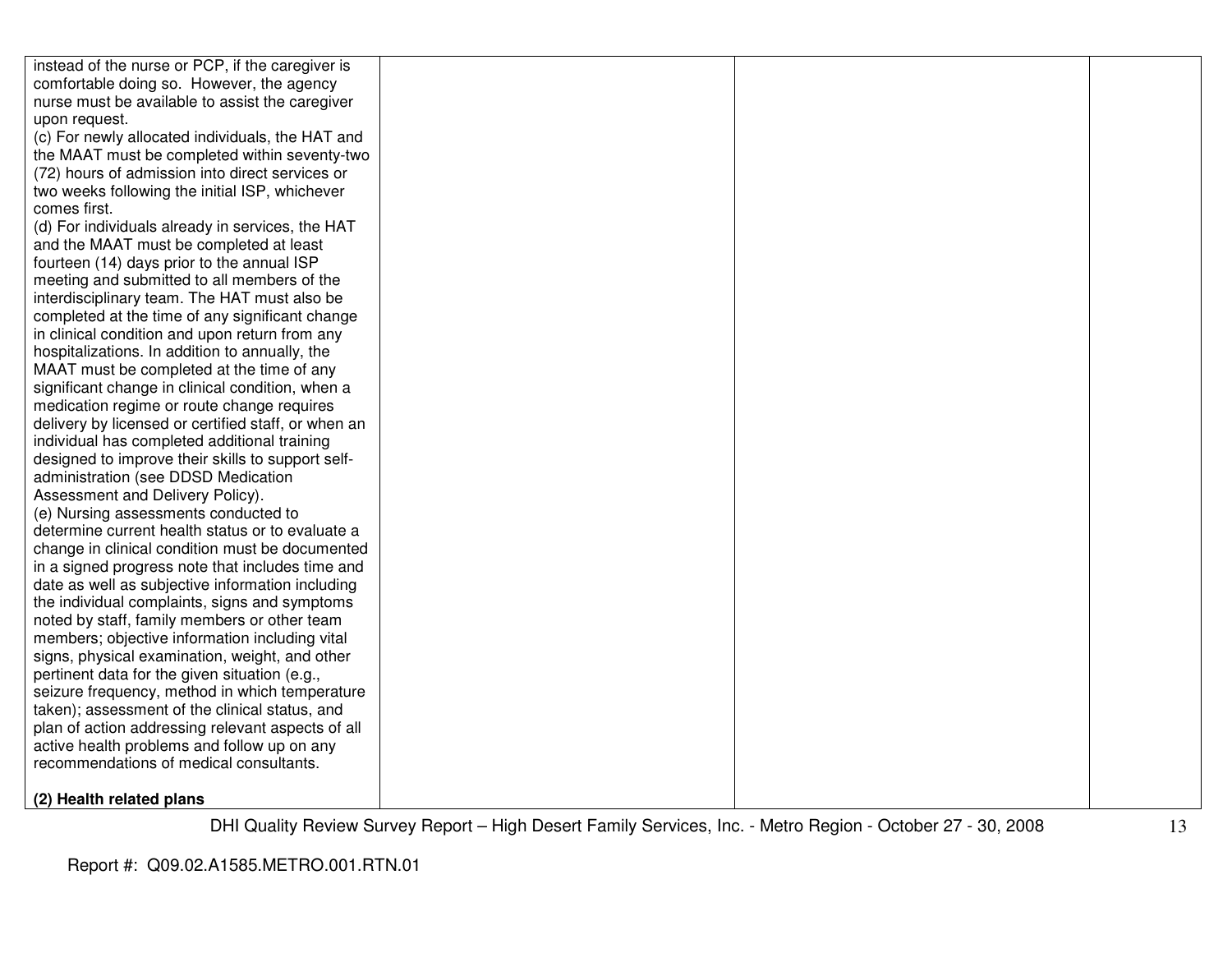| (a) For individuals with chronic conditions that     |  |  |
|------------------------------------------------------|--|--|
| have the potential to exacerbate into a life-        |  |  |
| threatening situation, a medical crisis prevention   |  |  |
| and intervention plan must be written by the         |  |  |
| nurse or other appropriately designated              |  |  |
| healthcare professional.                             |  |  |
| (b) Crisis prevention and intervention plans must    |  |  |
| be written in user-friendly language that is easily  |  |  |
| understood by those implementing the plan.           |  |  |
| (c) The nurse shall also document training           |  |  |
| regarding the crisis prevention and intervention     |  |  |
| plan delivered to agency staff and other team        |  |  |
| members, clearly indicating competency               |  |  |
| determination for each trainee.                      |  |  |
| (d) If the individual receives services from         |  |  |
| separate agencies for community living and           |  |  |
| community inclusion services, nurses from each       |  |  |
| agency shall collaborate in the development of       |  |  |
| and training delivery for crisis prevention and      |  |  |
| intervention plans to assure maximum                 |  |  |
| consistency across settings.                         |  |  |
|                                                      |  |  |
| (3) For all individuals with a HAT score of 4, 5 or  |  |  |
| 6, the nurse shall develop a comprehensive           |  |  |
| healthcare plan that includes health related         |  |  |
| supports identified in the ISP (The healthcare       |  |  |
| plan is the equivalent of a nursing care plan; two   |  |  |
| separate documents are not required nor              |  |  |
| recommended):                                        |  |  |
| (a) Each healthcare plan must include a              |  |  |
| statement of the person's healthcare needs and       |  |  |
| list measurable goals to be achieved through         |  |  |
| implementation of the healthcare plan. Needs         |  |  |
| statements may be based upon supports needed         |  |  |
| for the individual to maintain a current strength,   |  |  |
| ability or skill related to their health, prevention |  |  |
| measures, and/or supports needed to remediate,       |  |  |
| minimize or manage an existing health condition.     |  |  |
| (b) Goals must be measurable and shall be            |  |  |
| revised when an individual has met the goal and      |  |  |
| has the potential to attain additional goals or no   |  |  |
| longer requires supports in order to maintain the    |  |  |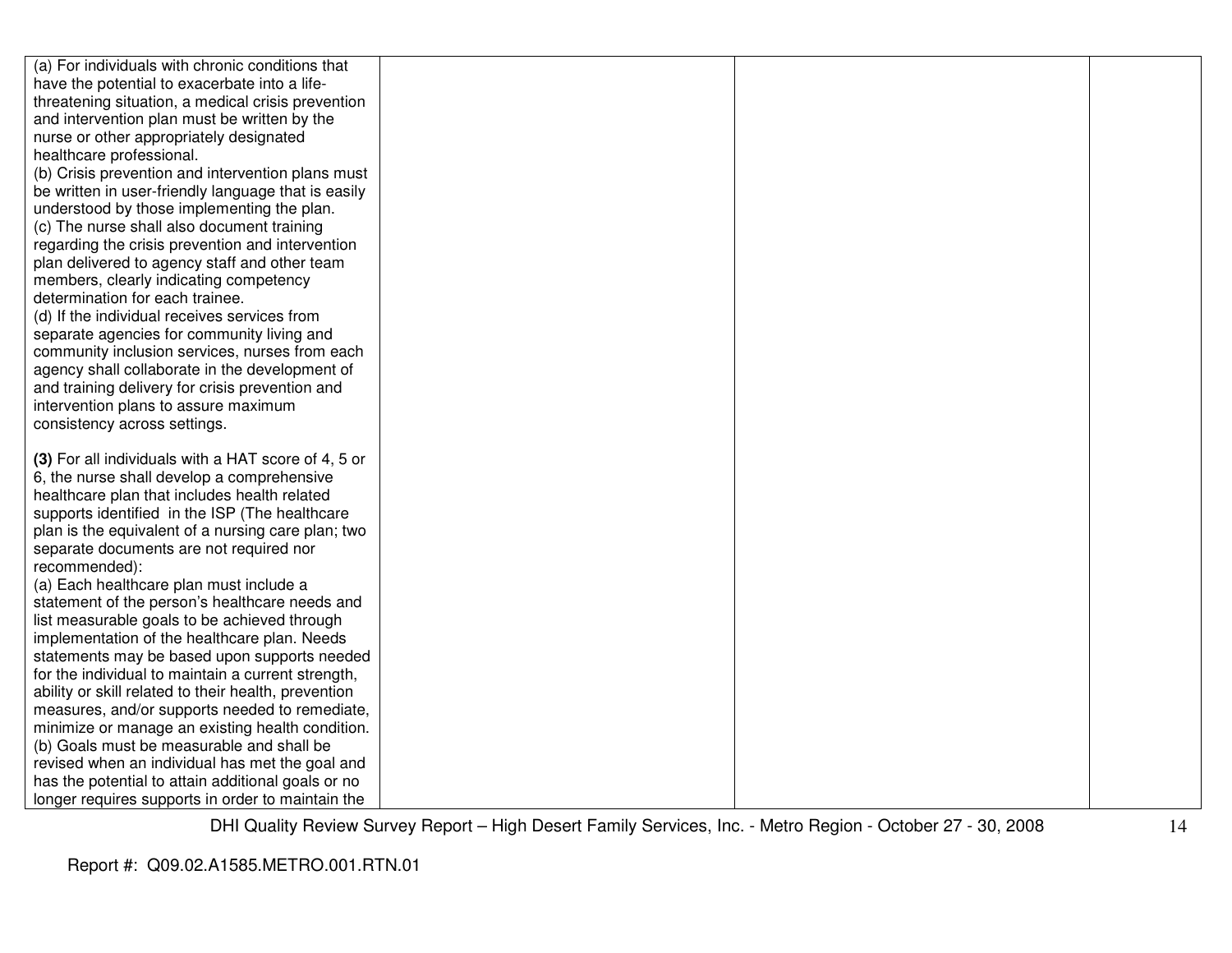| goal.                                              |  |  |
|----------------------------------------------------|--|--|
| (c) Approaches described in the plan shall be      |  |  |
| individualized to reflect the individual's unique  |  |  |
| needs, provide guidance to the caregiver(s) and    |  |  |
| designed to support successful interactions.       |  |  |
| Some interventions may be carried out by staff,    |  |  |
| family members or other team members, and          |  |  |
| other interventions may be carried out directly by |  |  |
| the nurse – persons responsible for each           |  |  |
| intervention shall be specified in the plan.       |  |  |
| (d) Healthcare plans shall be written in language  |  |  |
| that will be easily understood by the person(s)    |  |  |
| identified as implementing the interventions.      |  |  |
| (e) The nurse shall also document training on      |  |  |
| the healthcare plan delivered to agency staff and  |  |  |
| other team members, clearly indicating             |  |  |
| competency determination for each trainee. If      |  |  |
| the individual receives services from separate     |  |  |
| agencies for community living and community        |  |  |
| inclusion services, nurses from each agency        |  |  |
| shall collaborate in the development of and        |  |  |
| training delivery for healthcare plans to assure   |  |  |
| maximum consistency across settings.               |  |  |
| (f) Healthcare plans must be updated to reflect    |  |  |
| relevant discharge orders whenever an              |  |  |
| individual returns to services following a         |  |  |
| hospitalization.                                   |  |  |
| (g) All crisis prevention and intervention plans   |  |  |
| and healthcare plans shall include the             |  |  |
| individual's name and date on each page and        |  |  |
| shall be signed by the author.                     |  |  |
| (h) Crisis prevention and intervention plans as    |  |  |
| well as healthcare plans shall be reviewed by the  |  |  |
| nurse at least quarterly, and updated as needed.   |  |  |
|                                                    |  |  |
| (4) General Nursing Documentation                  |  |  |
| (a) The nurse shall complete legible and signed    |  |  |
| progress notes with date and time indicated that   |  |  |
| describe all interventions or interactions         |  |  |
| conducted with individuals served as well as all   |  |  |
| interactions with other healthcare providers       |  |  |
| serving the individual. All interactions shall be  |  |  |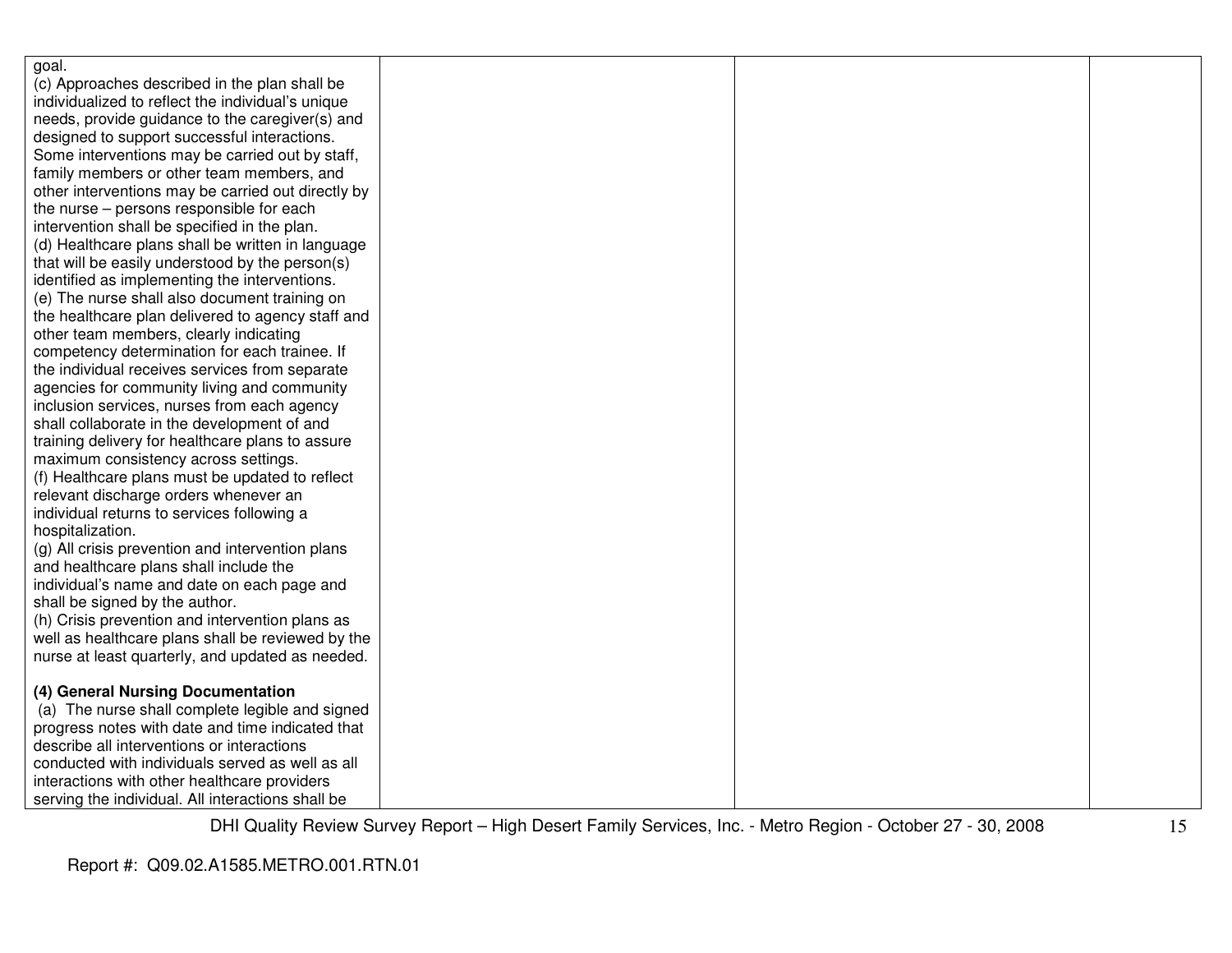| documented whether they occur by phone or in                                                      |  |  |
|---------------------------------------------------------------------------------------------------|--|--|
| person.<br>(b) For individuals with a HAT score of 4, 5 or 6,                                     |  |  |
| or who have identified health concerns in their                                                   |  |  |
| ISP, the nurse shall provide the interdisciplinary<br>team with a quarterly report that indicates |  |  |
| current health status and progress to date on<br>health related ISP desired outcomes and action   |  |  |
|                                                                                                   |  |  |
| plans as well as progress toward goals in the<br>healthcare plan.                                 |  |  |
|                                                                                                   |  |  |
|                                                                                                   |  |  |
|                                                                                                   |  |  |
|                                                                                                   |  |  |
|                                                                                                   |  |  |
|                                                                                                   |  |  |
|                                                                                                   |  |  |
|                                                                                                   |  |  |
|                                                                                                   |  |  |
|                                                                                                   |  |  |
|                                                                                                   |  |  |
|                                                                                                   |  |  |
|                                                                                                   |  |  |
|                                                                                                   |  |  |
|                                                                                                   |  |  |
|                                                                                                   |  |  |
|                                                                                                   |  |  |
|                                                                                                   |  |  |
|                                                                                                   |  |  |
|                                                                                                   |  |  |
|                                                                                                   |  |  |
|                                                                                                   |  |  |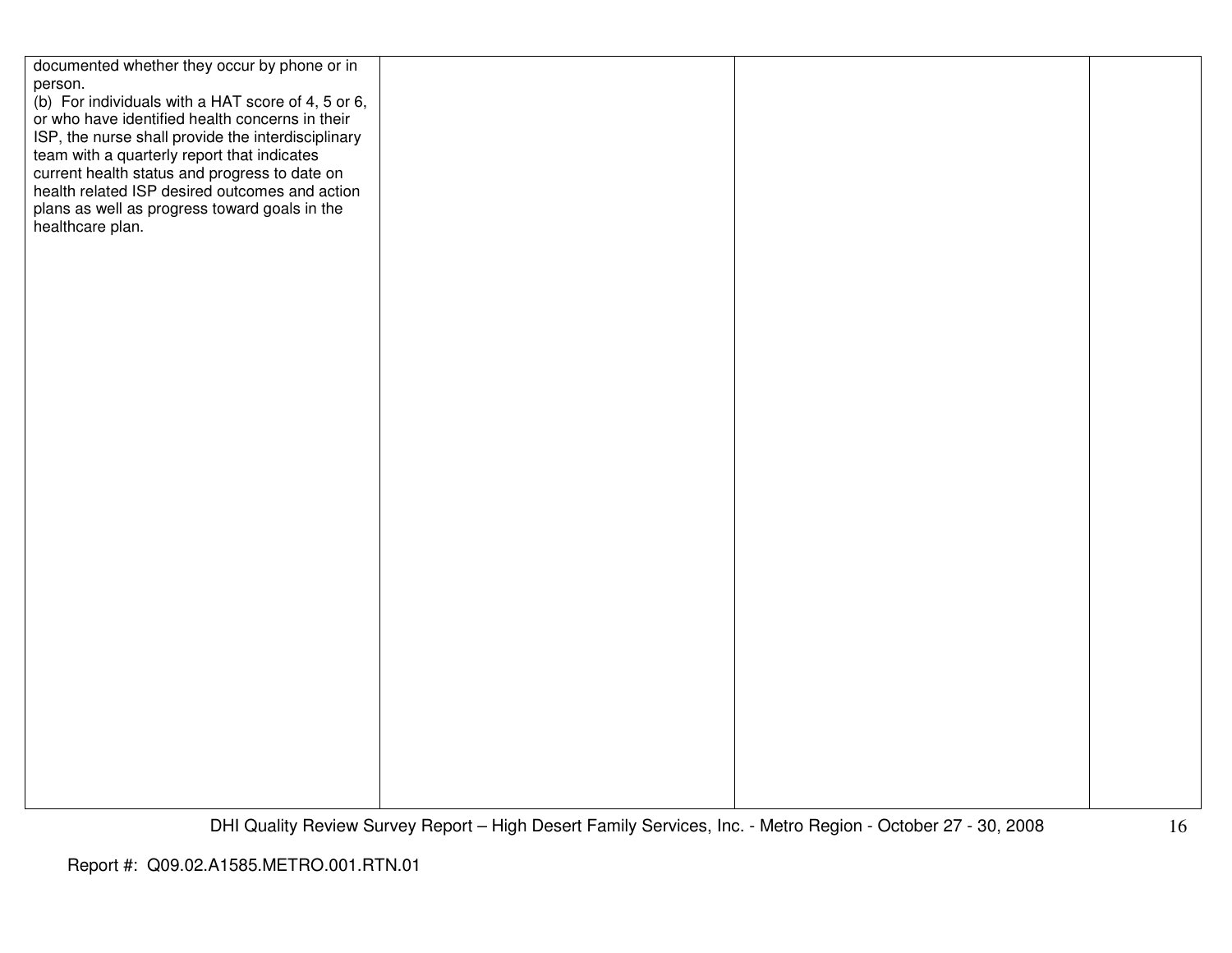| Tag # 1A15 Nurse Availability                                                                                                                                                                                                                                                                                                                                                                                                                                                                                                                                                                                                                                                                                                                                                                                                                                                                                                                               | <b>Scope and Severity Rating: F</b>                                                                                                                                                                                                                                           |  |
|-------------------------------------------------------------------------------------------------------------------------------------------------------------------------------------------------------------------------------------------------------------------------------------------------------------------------------------------------------------------------------------------------------------------------------------------------------------------------------------------------------------------------------------------------------------------------------------------------------------------------------------------------------------------------------------------------------------------------------------------------------------------------------------------------------------------------------------------------------------------------------------------------------------------------------------------------------------|-------------------------------------------------------------------------------------------------------------------------------------------------------------------------------------------------------------------------------------------------------------------------------|--|
| <b>Developmental Disabilities (DD) Waiver</b><br>Service Standards Chapter 1. III. E. (1 - 4)<br><b>CHAPTER 1. III. PROVIDER AGENCY</b><br><b>DOCUMENTATION OF SERVICE DELIVERY</b><br><b>AND LOCATION</b><br>E. Healthcare Documentation by Nurses For                                                                                                                                                                                                                                                                                                                                                                                                                                                                                                                                                                                                                                                                                                     | Based on record review and interview, the<br>Agency failed to ensure nursing services were<br>available as needed and documented for<br>Provider Agencies delivering Community Living<br>Services & Community Inclusion Services as<br>called for in the DD Waiver standards. |  |
| <b>Community Living Services, Community</b><br><b>Inclusion Services and Private Duty Nursing</b><br>Services: Nursing services must be available as<br>needed and documented for Provider Agencies<br>delivering Community Living Services,<br>Community Inclusion Services and Private Duty<br>Nursing Services.                                                                                                                                                                                                                                                                                                                                                                                                                                                                                                                                                                                                                                          | Record Review and Interview Indicated:<br>Review of records found no evidence of a<br>Registered Nurse in the Metro Region to<br>supervise LPNs, as called for in the Board of<br>Nursing Regulations.<br>When the Executive Director (#47) was asked if                      |  |
| <b>NEW MEXICO NURSING PRACTICE ACT</b><br><b>CHAPTER 61, ARTICLE 3</b><br>"licensed practical nursing" means the<br>practice of a directed scope of nursing requiring<br>basic knowledge of the biological, physical,<br>social and behavioral sciences and nursing<br>procedures, which practice is at the direction of a<br>registered nurse, physician or dentist licensed to<br>practice in this state. This practice includes but is<br>not limited to:<br>(1) contributing to the assessment of the health<br>status of individuals, families and communities;<br>(2) participating in the development and<br>modification of the plan of care;<br>(3) implementing appropriate aspects of the plan<br>of care commensurate with education and<br>verified competence;<br>(4) collaborating with other health care<br>professionals in the management of health care;<br>and<br>(5) participating in the evaluation of responses to<br>interventions; | the Agency had an employed or contracted<br>licensed registered nurse, #47 stated, "Yes, she<br>is located in Roswell, New Mexico."                                                                                                                                           |  |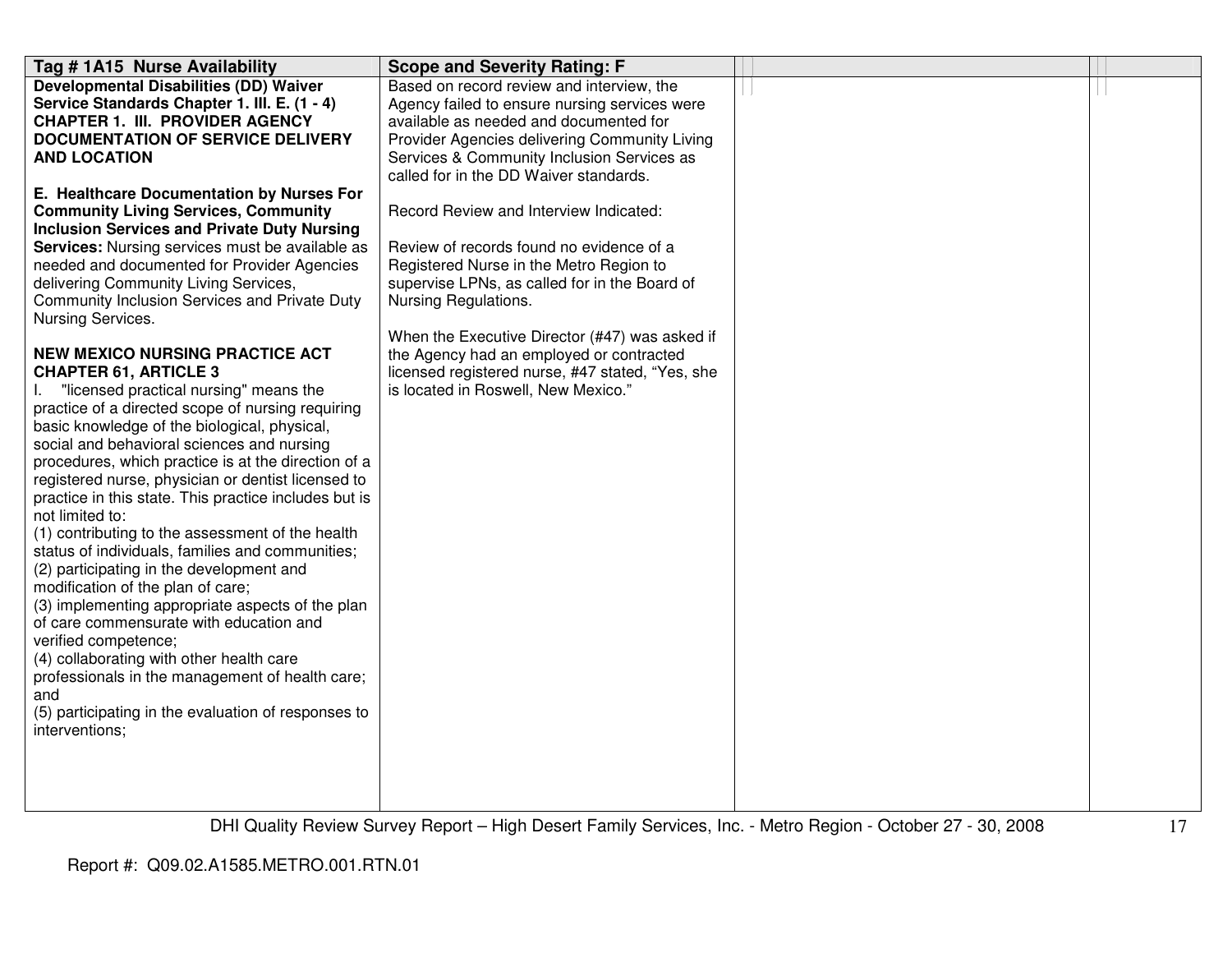| Developmental Disabilities (DD) Waiver Service<br>Based on record review, the Agency failed to                           |  |
|--------------------------------------------------------------------------------------------------------------------------|--|
| Standards effective 4/1/2007<br>ensure that Orientation and Training                                                     |  |
| <b>CHAPTER 1 IV. GENERAL REQUIREMENTS</b><br>requirements were met for 3 of 4 Direct Service                             |  |
| FOR PROVIDER AGENCY SERVICE<br>Personnel.                                                                                |  |
| <b>PERSONNEL:</b> The objective of this section is to                                                                    |  |
| establish personnel standards for DD Medicaid<br>Review of Direct Service Personnel training                             |  |
| Waiver Provider Agencies for the following<br>records found no evidence of the following                                 |  |
| services: Community Living Supports,<br>required DOH/DDSD trainings and certification                                    |  |
| Community Inclusion Services, Respite,<br>being completed:                                                               |  |
| Substitute Care and Personal Support                                                                                     |  |
| Companion Services. These standards apply to<br>First Aid (DSP #42 & 43)<br>$\bullet$                                    |  |
| all personnel who provide services, whether                                                                              |  |
| directly employed or subcontracting with the<br>CPR (DSP #43)                                                            |  |
| Provider Agency. Additional personnel                                                                                    |  |
| requirements and qualifications may be<br>Rights & Advocacy (DSP #41)<br>٠<br>applicable for specific service standards. |  |
| <b>Orientation and Training Requirements:</b><br>C.                                                                      |  |
| Teaching & Support Strategies (DSP #41)<br>$\bullet$<br>Orientation and training for direct support                      |  |
| staff and his or her supervisors shall comply                                                                            |  |
| Positive Behavior Supports Strategies<br>$\bullet$<br>with the DDSD/DOH Policy Governing the                             |  |
| (DSP #41)<br><b>Training Requirements for Direct Support</b>                                                             |  |
| <b>Staff and Internal Service Coordinators</b>                                                                           |  |
| Participatory Communication & Choice<br>Serving Individuals with Developmental                                           |  |
| Making (DSP #41)<br>Disabilities to include the following:                                                               |  |
| Each new employee shall receive<br>(1)                                                                                   |  |
| appropriate orientation, including but not                                                                               |  |
| limited to, all policies relating to fire                                                                                |  |
| prevention, accident prevention, incident                                                                                |  |
| management and reporting, and emergency                                                                                  |  |
| procedures; and                                                                                                          |  |
| (2)<br>Individual-specific training for each                                                                             |  |
| individual under his or her direct care, as                                                                              |  |
| described in the individual service plan,                                                                                |  |
| prior to working alone with the individual.                                                                              |  |
|                                                                                                                          |  |
|                                                                                                                          |  |
|                                                                                                                          |  |
|                                                                                                                          |  |
|                                                                                                                          |  |
|                                                                                                                          |  |
|                                                                                                                          |  |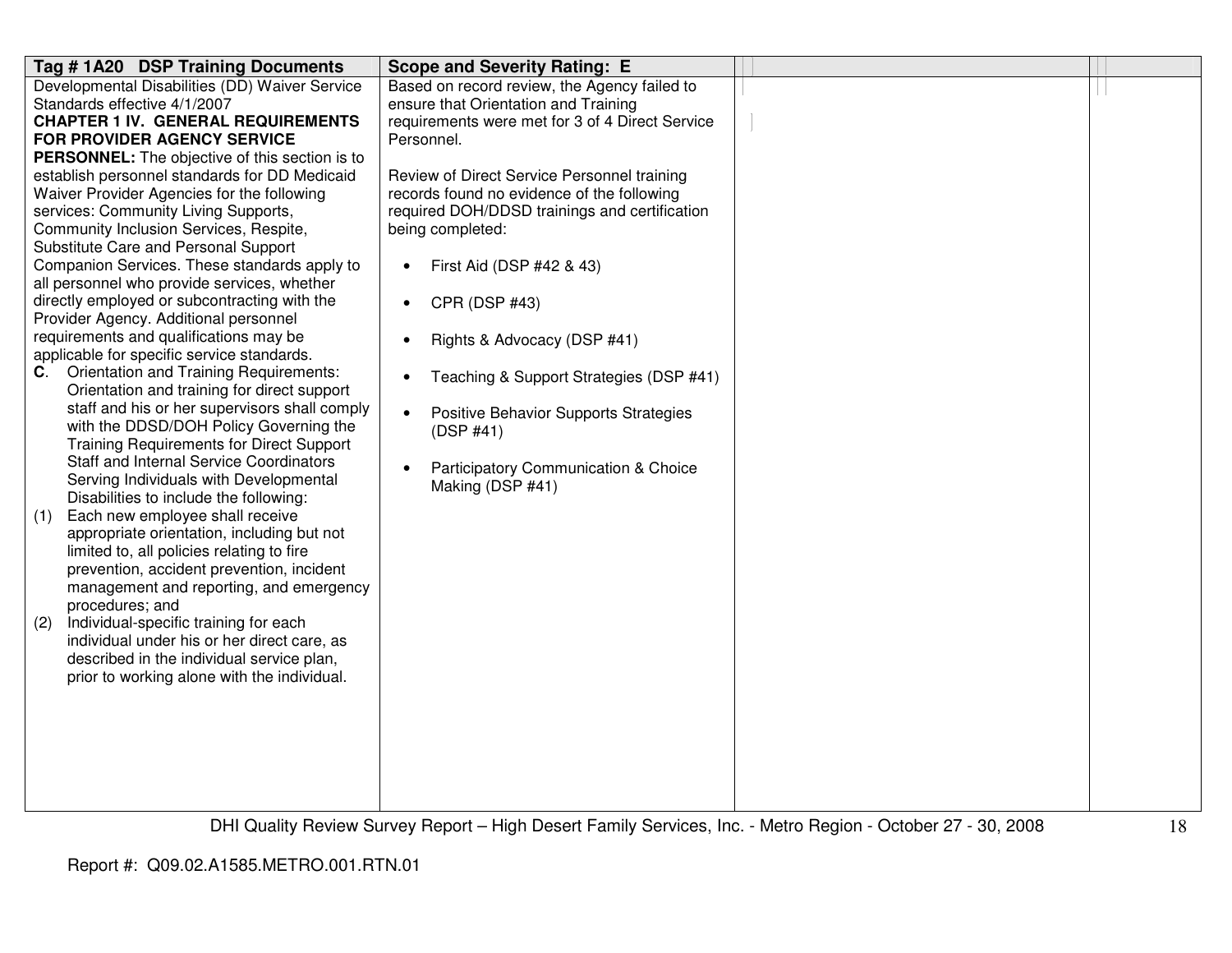|     | Tag # 1A22 Staff Competence                                                         | Scope and Severity Rating: E                        |  |
|-----|-------------------------------------------------------------------------------------|-----------------------------------------------------|--|
|     | Developmental Disabilities (DD) Waiver Service                                      | Based on interview, the Agency failed to ensure     |  |
|     | Standards effective 4/1/2007                                                        | that training competencies were met for 2 of 4      |  |
|     | <b>CHAPTER 1 IV. GENERAL REQUIREMENTS</b>                                           | Direct Service Personnel interviewed.               |  |
|     | <b>FOR PROVIDER AGENCY SERVICE</b>                                                  |                                                     |  |
|     | PERSONNEL: The objective of this section is to                                      | When DSP were asked to describe the signs of        |  |
|     | establish personnel standards for DD Medicaid                                       | an allergic reaction to food, the following was     |  |
|     | Waiver Provider Agencies for the following                                          | reported:                                           |  |
|     | services: Community Living Supports,                                                |                                                     |  |
|     | Community Inclusion Services, Respite,                                              | • DSP #41 stated, "I wouldn't have any idea."       |  |
|     | Substitute Care and Personal Support                                                |                                                     |  |
|     | Companion Services. These standards apply to                                        | When DSP were asked if there is a individual-       |  |
|     | all personnel who provide services, whether                                         | specific seizure plan/crisis plan the following was |  |
|     | directly employed or subcontracting with the                                        | reported:                                           |  |
|     | Provider Agency. Additional personnel                                               |                                                     |  |
|     | requirements and qualifications may be                                              | • DSP #40 stated, "No." (Per ISP, individual        |  |
|     | applicable for specific service standards.                                          | #2 requires a seizure crisis plan).                 |  |
| F.  | <b>Qualifications for Direct Service</b>                                            |                                                     |  |
|     | <b>Personnel:</b> The following employment                                          | When DSP were asked to describe the agency's        |  |
|     | qualifications and competency requirements                                          | policy for medication errors, the following was     |  |
|     | are applicable to all Direct Service                                                | reported:                                           |  |
|     | Personnel employed by a Provider Agency:                                            |                                                     |  |
| (1) | Direct service personnel shall be eighteen<br>(18) years or older. Exception: Adult | • DSP #40 stated, "Order new medication."           |  |
|     | Habilitation can employ direct care                                                 | (Per Agency's policy, when there is a               |  |
|     | personnel under the age of eighteen 18                                              | medication error personnel are required to,         |  |
|     | years, but the employee shall work directly                                         | "Document the medication error in: 1)               |  |
|     | under a supervisor, who is physically                                               | Progress notes; 2) Incident report form; 3)         |  |
|     | present at all times;                                                               | Medication Administration Record.")                 |  |
| (2) | Direct service personnel shall have the                                             |                                                     |  |
|     | ability to read and carry out the                                                   |                                                     |  |
|     | requirements in an ISP;                                                             |                                                     |  |
| (3) | Direct service personnel shall be available                                         |                                                     |  |
|     | to communicate in the language that is                                              |                                                     |  |
|     | functionally required by the individual or in                                       |                                                     |  |
|     | the use of any specific augmentative                                                |                                                     |  |
|     | communication system utilized by the                                                |                                                     |  |
|     | individual;                                                                         |                                                     |  |
| (4) | Direct service personnel shall meet the                                             |                                                     |  |
|     | qualifications specified by DDSD in the                                             |                                                     |  |
|     | Policy Governing the Training                                                       |                                                     |  |
|     | Requirements for Direct Support Staff and                                           |                                                     |  |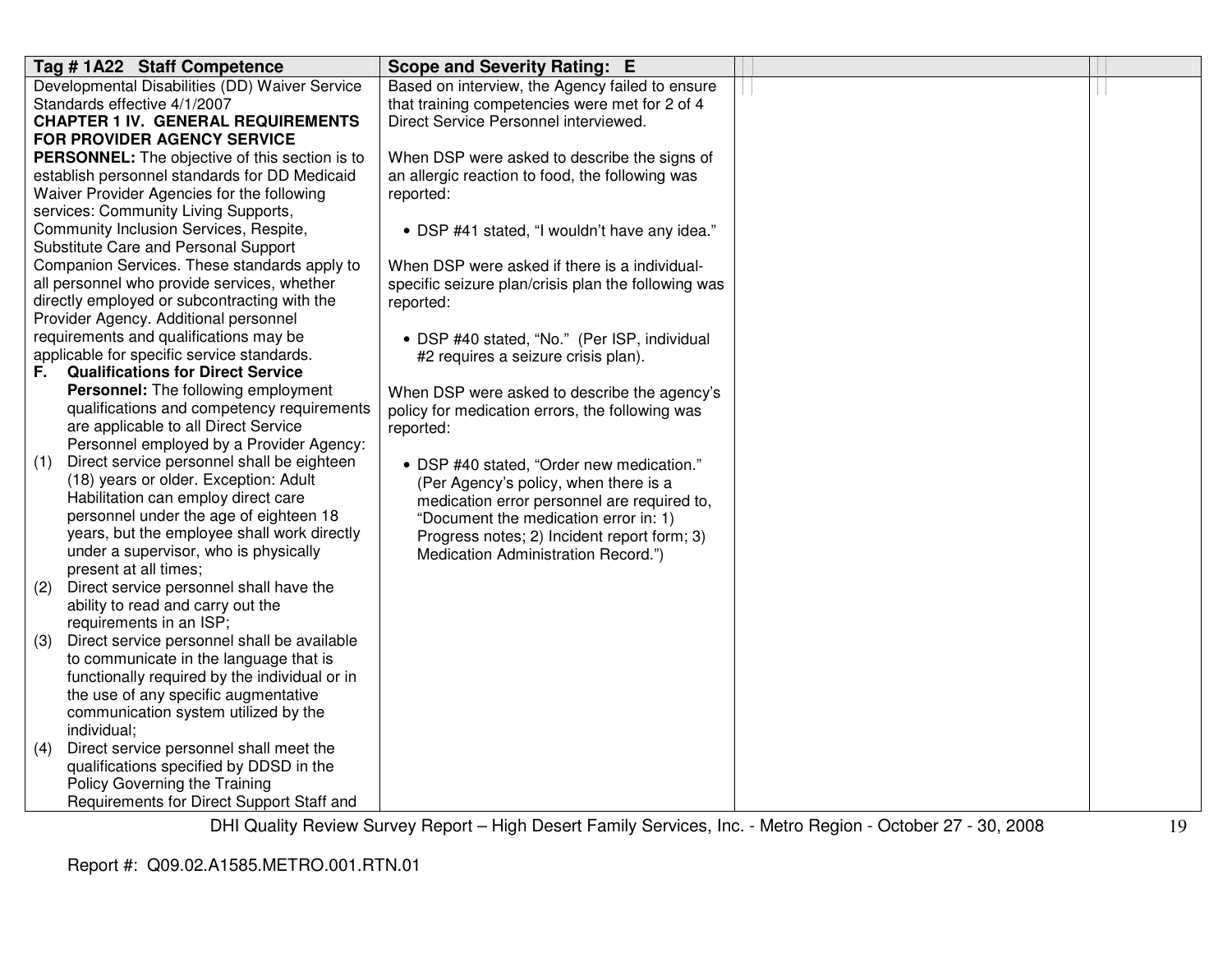|     | Internal Service Coordinators, Serving                                              |  |  |
|-----|-------------------------------------------------------------------------------------|--|--|
|     | Individuals with Developmental Disabilities;<br>and                                 |  |  |
| (5) | Direct service Provider Agencies of Respite                                         |  |  |
|     | Services, Substitute Care, Personal                                                 |  |  |
|     | Support Services, Nutritional Counseling,                                           |  |  |
|     | Therapists and Nursing shall demonstrate                                            |  |  |
|     | basic knowledge of developmental                                                    |  |  |
|     | disabilities and have training or                                                   |  |  |
|     | demonstrable qualifications related to the                                          |  |  |
|     | role he or she is performing and complete                                           |  |  |
|     | individual specific training as required in the                                     |  |  |
|     | ISP for each individual he or she support.                                          |  |  |
| (6) | Report required personnel training status to                                        |  |  |
|     | the DDSD Statewide Training Database as<br>specified in DDSD policies as related to |  |  |
|     | training requirements as follows:                                                   |  |  |
|     | (a) Initial comprehensive personnel status                                          |  |  |
|     | report (name, date of hire, Social Security                                         |  |  |
|     | number category) on all required                                                    |  |  |
|     | personnel to be submitted to DDSD                                                   |  |  |
|     | Statewide Training Database within the                                              |  |  |
|     | first ninety (90) calendar days of providing                                        |  |  |
|     | services;                                                                           |  |  |
|     | (b) Staff who do not wish to use his or her                                         |  |  |
|     | Social Security Number may request an                                               |  |  |
|     | alternative tracking number; and<br>(c) Quarterly personnel update reports sent     |  |  |
|     | to DDSD Statewide Training Database to                                              |  |  |
|     | reflect new hires, terminations, inter-                                             |  |  |
|     | provider Agency position changes, and                                               |  |  |
|     | name changes.                                                                       |  |  |
|     |                                                                                     |  |  |
|     |                                                                                     |  |  |
|     |                                                                                     |  |  |
|     |                                                                                     |  |  |
|     |                                                                                     |  |  |
|     |                                                                                     |  |  |
|     |                                                                                     |  |  |
|     |                                                                                     |  |  |
|     |                                                                                     |  |  |
|     |                                                                                     |  |  |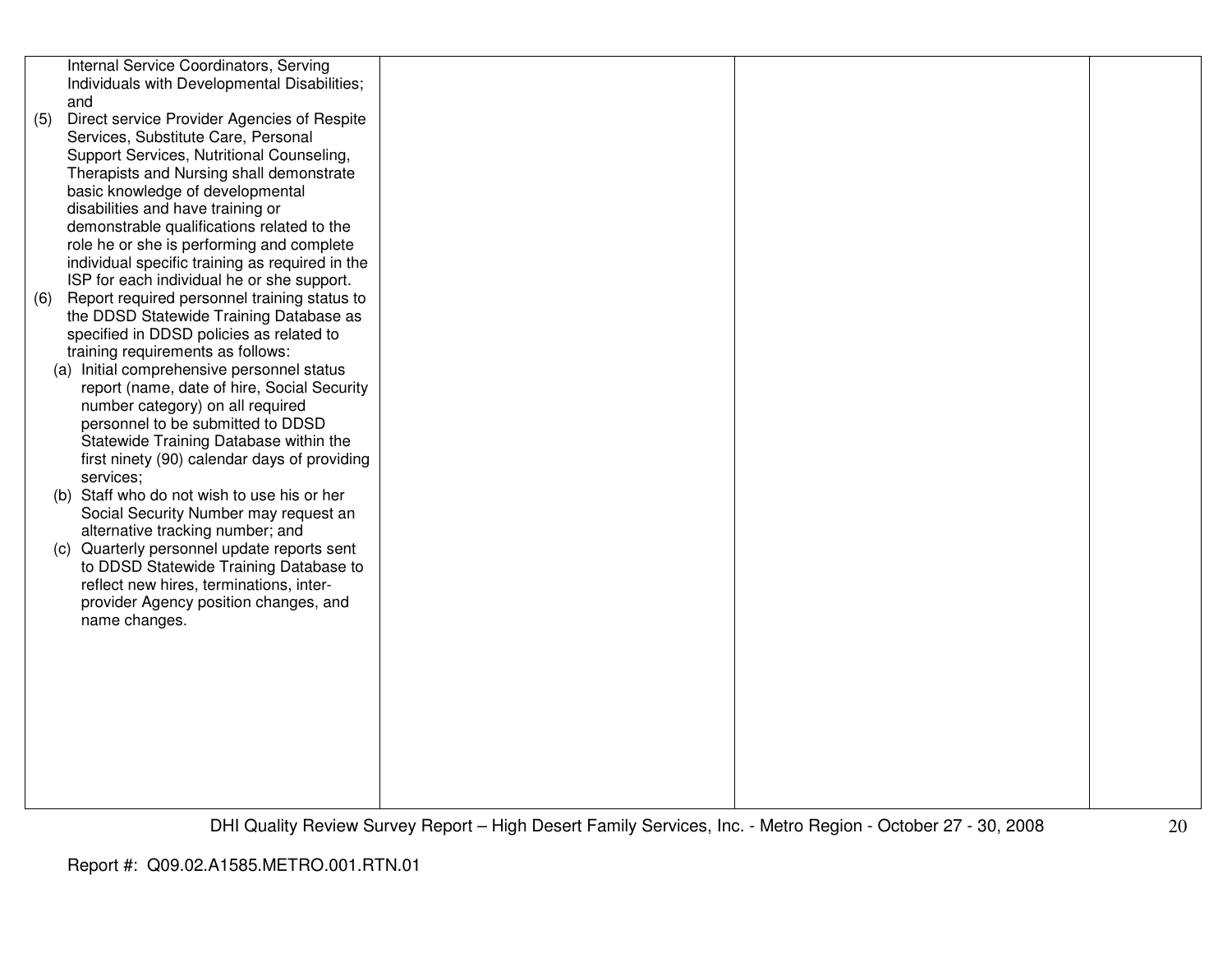| Tag #1A28 (CoP) Incident Mgt. System                | <b>Scope &amp; Severity Rating: F</b>            |  |
|-----------------------------------------------------|--------------------------------------------------|--|
| NMAC 7.1.13.10                                      | Based on record review and interview, the        |  |
| <b>INCIDENT MANAGEMENT SYSTEM</b>                   | Agency failed to provide documentation verifying |  |
| <b>REQUIREMENTS:</b>                                | completion of Incident Management Training for   |  |
| A. General: All licensed health care facilities and | 4 of 8 Agency Personnel.                         |  |
| community based service providers shall             |                                                  |  |
| establish and maintain an incident management       | • Incident Management (Abuse, Neglect &          |  |
| system, which emphasizes the principles of          | Exploitation) (#40, 41, 42, & 43)                |  |
| prevention and staff involvement. The licensed      |                                                  |  |
| health care facility or community based service     | When DSP were asked what two State Agencies      |  |
| provider shall ensure that the incident             | is suspected Abuse, Neglect and Exploitation     |  |
| management system policies and procedures           | reported; the following was reported:            |  |
| requires all employees to be competently trained    |                                                  |  |
| to respond to, report, and document incidents in    | • DSP #43 stated, "Contact Case Manager          |  |
| a timely and accurate manner.                       | and then the Service Coordinator from High       |  |
| D. Training Documentation: All licensed             | Desert Family Services."                         |  |
| health care facilities and community based          |                                                  |  |
| service providers shall prepare training            |                                                  |  |
| documentation for each employee to include a        |                                                  |  |
| signed statement indicating the date, time, and     |                                                  |  |
| place they received their incident management       |                                                  |  |
| reporting instruction. The licensed health care     |                                                  |  |
| facility and community based service provider       |                                                  |  |
| shall maintain documentation of an employee's       |                                                  |  |
| training for a period of at least twelve (12)       |                                                  |  |
| months, or six (6) months after termination of an   |                                                  |  |
| employee's employment. Training curricula shall     |                                                  |  |
| be kept on the provider premises and made           |                                                  |  |
| available on request by the department. Training    |                                                  |  |
| documentation shall be made available               |                                                  |  |
| immediately upon a division representative's        |                                                  |  |
| request. Failure to provide employee training       |                                                  |  |
| documentation shall subject the licensed health     |                                                  |  |
| care facility or community based service provider   |                                                  |  |
| to the penalties provided for in this rule.         |                                                  |  |
|                                                     |                                                  |  |
|                                                     |                                                  |  |
|                                                     |                                                  |  |
|                                                     |                                                  |  |
|                                                     |                                                  |  |
|                                                     |                                                  |  |
|                                                     |                                                  |  |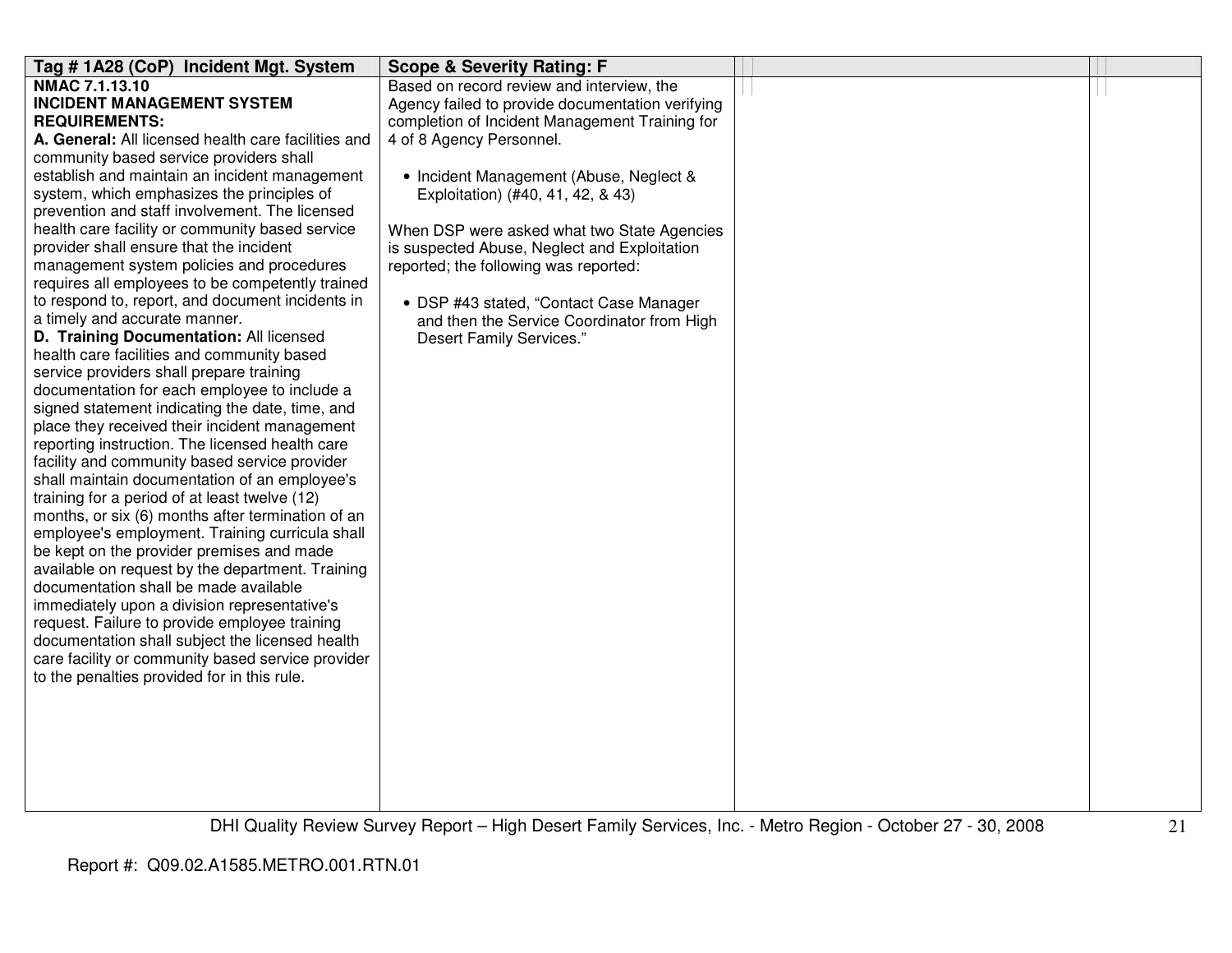| Tag # 1A28 (CoP) Incident Mgt. System              | <b>Scope &amp; Severity Rating: D</b>           |  |  |
|----------------------------------------------------|-------------------------------------------------|--|--|
| NMAC 7.1.13.10                                     | Based on record review, the Agency failed to    |  |  |
| <b>INCIDENT MANAGEMENT SYSTEM</b>                  | provide documentation indicating consumer,      |  |  |
| <b>REQUIREMENTS:</b>                               | family members, or legal guardians had received |  |  |
| <b>General: All licensed health care</b><br>А.     | an orientation packet including incident        |  |  |
| facilities and community based service providers   | management system policies and procedural       |  |  |
| shall establish and maintain an incident           | information concerning the reporting of abuse,  |  |  |
| management system, which emphasizes the            | neglect or exploitation for 1 of 4 individuals. |  |  |
| principles of prevention and staff involvement.    |                                                 |  |  |
| The licensed health care facility or community     | • Parent/Guardian Incident Management           |  |  |
| based service provider shall ensure that the       | (Abuse, Neglect & Exploitation) Training (#3)   |  |  |
| incident management system policies and            |                                                 |  |  |
| procedures requires all employees to be            |                                                 |  |  |
| competently trained to respond to, report, and     |                                                 |  |  |
| document incidents in a timely and accurate        |                                                 |  |  |
| manner.                                            |                                                 |  |  |
| Ε.<br><b>Consumer and Guardian Orientation</b>     |                                                 |  |  |
| Packet: Consumers, family members and legal        |                                                 |  |  |
| guardians shall be made aware of and have          |                                                 |  |  |
| available immediate accessibility to the licensed  |                                                 |  |  |
| health care facility and community based service   |                                                 |  |  |
| provider incident reporting processes. The         |                                                 |  |  |
| licensed health care facility and community        |                                                 |  |  |
| based service provider shall provide consumers,    |                                                 |  |  |
| family members or legal guardians an orientation   |                                                 |  |  |
| packet to include incident management systems      |                                                 |  |  |
| policies and procedural information concerning     |                                                 |  |  |
| the reporting of abuse, neglect or                 |                                                 |  |  |
| misappropriation. The licensed health care         |                                                 |  |  |
| facility and community based service provider      |                                                 |  |  |
| shall include a signed statement indicating the    |                                                 |  |  |
| date, time, and place they received their          |                                                 |  |  |
| orientation packet to be contained in the          |                                                 |  |  |
| consumer's file. The appropriate consumer,         |                                                 |  |  |
| family member or legal guardian shall sign this at |                                                 |  |  |
| the time of orientation.                           |                                                 |  |  |
|                                                    |                                                 |  |  |
|                                                    |                                                 |  |  |
|                                                    |                                                 |  |  |
|                                                    |                                                 |  |  |
|                                                    |                                                 |  |  |
|                                                    |                                                 |  |  |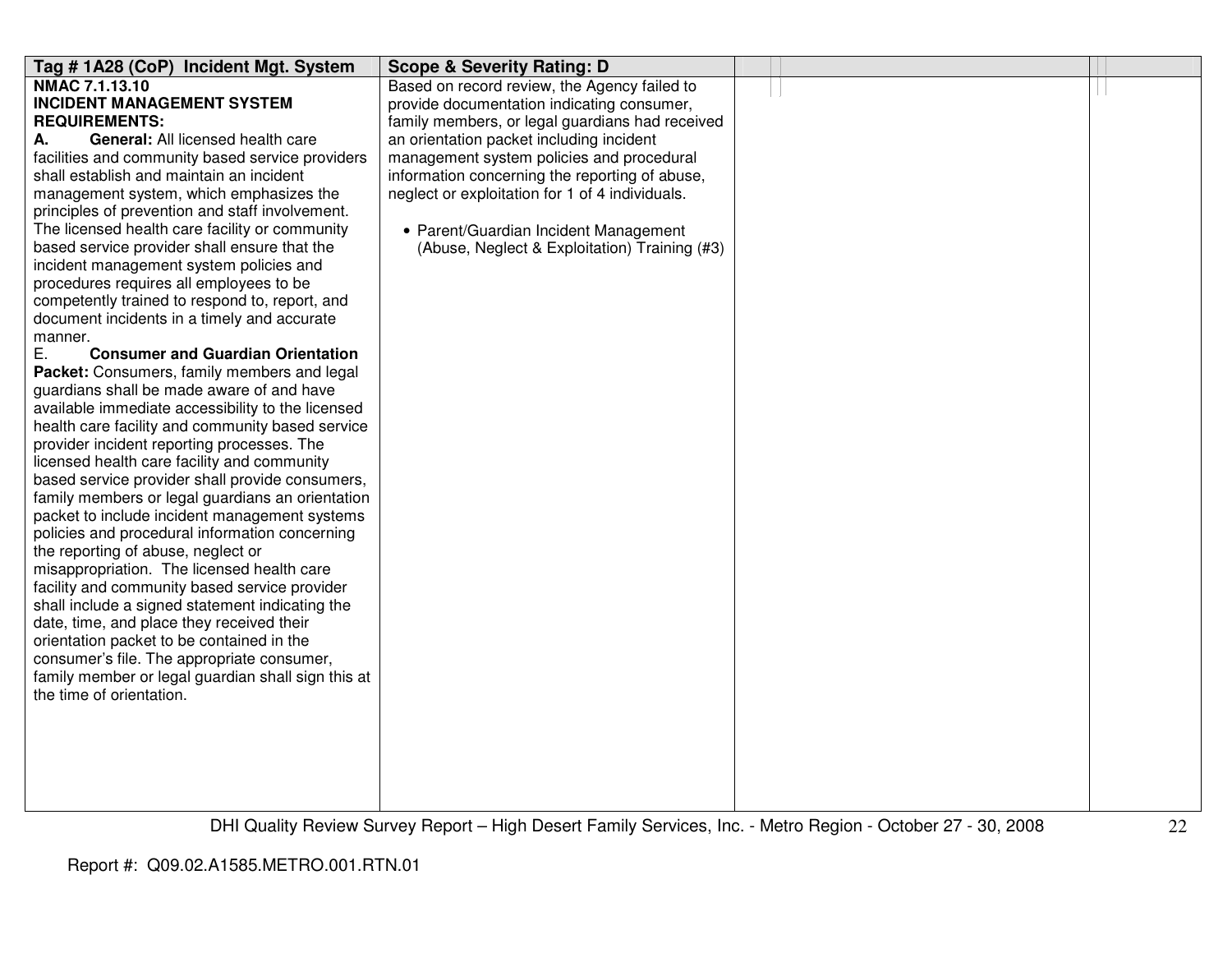| Tag #1A28 (CoP) Incident Mgt. System                                                                | <b>Scope &amp; Severity Rating: D</b>           |  |  |
|-----------------------------------------------------------------------------------------------------|-------------------------------------------------|--|--|
| NMAC 7.1.13.10                                                                                      | Based on observation, the Agency failed to post |  |  |
| <b>INCIDENT MANAGEMENT SYSTEM</b>                                                                   | two (2) or more Incident Management             |  |  |
| <b>REQUIREMENTS:</b>                                                                                | Information posters in a prominent public       |  |  |
| <b>General:</b> All licensed health care<br>А.                                                      | location for the following locations:           |  |  |
| facilities and community based service providers                                                    |                                                 |  |  |
| shall establish and maintain an incident                                                            | Residence of :                                  |  |  |
| management system, which emphasizes the                                                             | Individual #2<br>$\bullet$                      |  |  |
| principles of prevention and staff involvement.                                                     |                                                 |  |  |
| The licensed health care facility or community                                                      |                                                 |  |  |
| based service provider shall ensure that the                                                        |                                                 |  |  |
| incident management system policies and                                                             |                                                 |  |  |
| procedures requires all employees to be                                                             |                                                 |  |  |
| competently trained to respond to, report, and                                                      |                                                 |  |  |
| document incidents in a timely and accurate                                                         |                                                 |  |  |
| manner.                                                                                             |                                                 |  |  |
| F.<br><b>Posting of Incident Management</b>                                                         |                                                 |  |  |
| Information Poster: All licensed health care                                                        |                                                 |  |  |
| facilities and community based service providers                                                    |                                                 |  |  |
| shall post two (2) or more posters, to be                                                           |                                                 |  |  |
| furnished by the division, in a prominent public                                                    |                                                 |  |  |
| location which states all incident management                                                       |                                                 |  |  |
| reporting procedures, including contact numbers                                                     |                                                 |  |  |
| and Internet addresses. All licensed health care                                                    |                                                 |  |  |
| facilities and community based service providers                                                    |                                                 |  |  |
| operating sixty (60) or more beds shall post                                                        |                                                 |  |  |
| three (3) or more posters, to be furnished by the                                                   |                                                 |  |  |
| division, in a prominent public location which                                                      |                                                 |  |  |
| states all incident management reporting                                                            |                                                 |  |  |
| procedures, including contact numbers and                                                           |                                                 |  |  |
| Internet addresses. The posters shall be posted                                                     |                                                 |  |  |
| where employees report each day and from                                                            |                                                 |  |  |
| which the employees operate to carry out their<br>activities. Each licensed health care facility or |                                                 |  |  |
| community based service provider shall take                                                         |                                                 |  |  |
| steps to insure that the notices are not altered,                                                   |                                                 |  |  |
| defaced, removed, or covered by other material.                                                     |                                                 |  |  |
| [7.1.13.10 NMAC - N, 02/28/06]                                                                      |                                                 |  |  |
|                                                                                                     |                                                 |  |  |
|                                                                                                     |                                                 |  |  |
|                                                                                                     |                                                 |  |  |
|                                                                                                     |                                                 |  |  |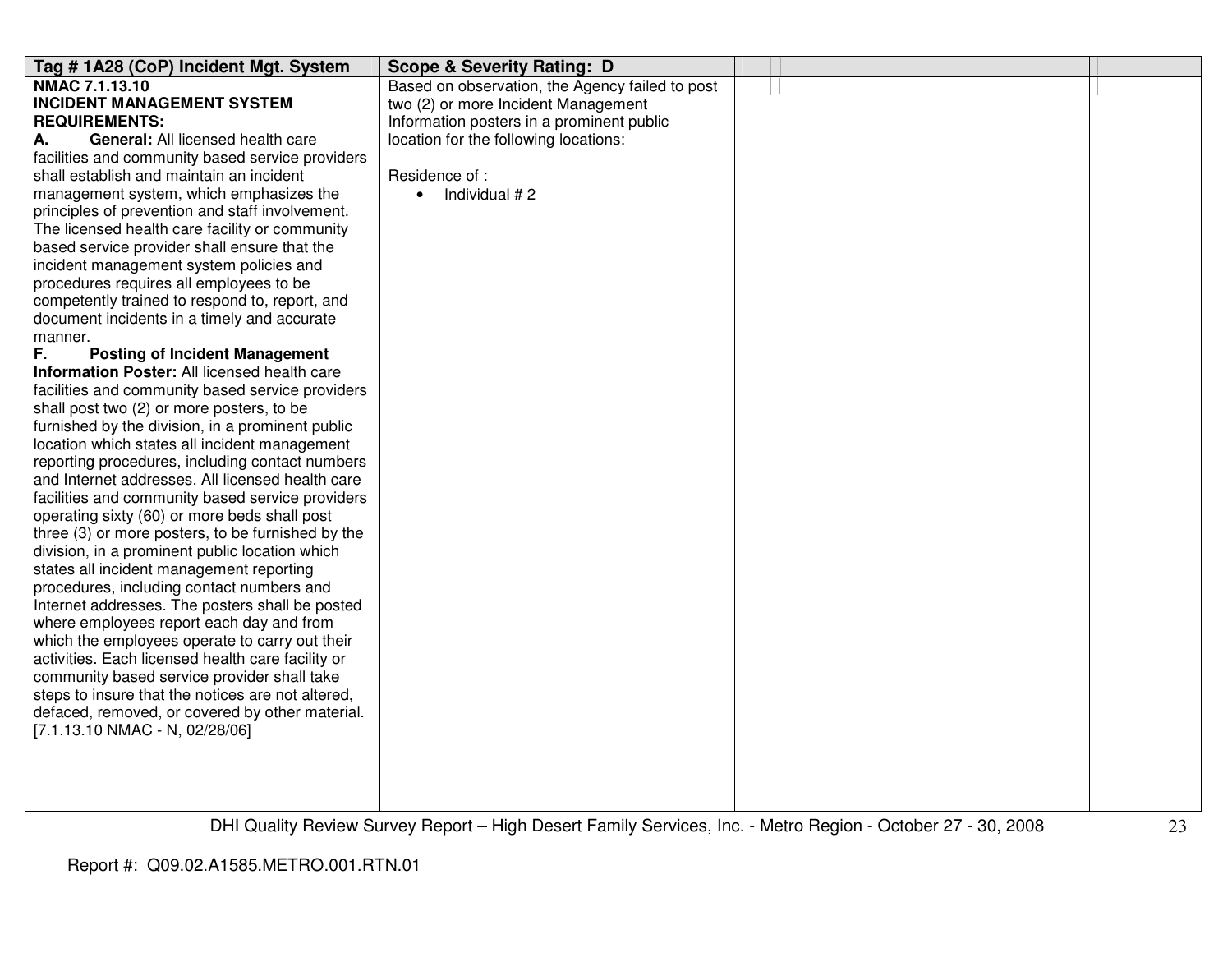| Tag # 6L13 (CoP) - CL Healthcare Regts.                                                  | Scope and Severity Rating: D                     |  |
|------------------------------------------------------------------------------------------|--------------------------------------------------|--|
| Developmental Disabilities (DD) Waiver Service                                           | Based on record review, the Agency failed to     |  |
| Standards effective 4/1/2007                                                             | provide documentation of annual physical         |  |
| <b>CHAPTER 6. VI. GENERAL REQUIREMENTS</b>                                               | examinations and/or other examinations as        |  |
| <b>FOR COMMUNITY LIVING</b>                                                              | specified by a licensed physician for 1 of 4     |  |
| G. Health Care Requirements for                                                          | individuals receiving Community Living Services. |  |
| <b>Community Living Services.</b>                                                        |                                                  |  |
| (1) The Community Living Service providers                                               | The following were not found, not current or     |  |
| shall ensure completion of a HAT for each                                                | incomplete:                                      |  |
| individual receiving this service. The HAT shall                                         |                                                  |  |
| be completed 2 weeks prior to the annual ISP                                             | Dental Exam (#3)<br>$\bullet$                    |  |
| meeting and submitted to the Case Manager and<br>all other IDT Members. A revised HAT is |                                                  |  |
| required to also be submitted whenever the                                               | Vision Exam (#3)                                 |  |
| individual's health status changes significantly.                                        |                                                  |  |
| For individuals who are newly allocated to the                                           |                                                  |  |
| DD Waiver program, the HAT may be completed                                              |                                                  |  |
| within 2 weeks following the initial ISP meeting                                         |                                                  |  |
| and submitted with any strategies and support                                            |                                                  |  |
| plans indicated in the ISP, or within 72 hours                                           |                                                  |  |
| following admission into direct services, which                                          |                                                  |  |
| ever comes first.                                                                        |                                                  |  |
| (2) Each individual will have a Health Care                                              |                                                  |  |
| Coordinator, designated by the IDT. When the                                             |                                                  |  |
| individual's HAT score is 4, 5 or 6 the Health                                           |                                                  |  |
| Care Coordinator shall be an IDT member, other                                           |                                                  |  |
| than the individual. The Health Care Coordinator                                         |                                                  |  |
| shall oversee and monitor health care services                                           |                                                  |  |
| for the individual in accordance with these<br>standards. In circumstances where no IDT  |                                                  |  |
| member voluntarily accepts designation as the                                            |                                                  |  |
| health care coordinator, the community living                                            |                                                  |  |
| provider shall assign a staff member to this role.                                       |                                                  |  |
| (3) For each individual receiving Community                                              |                                                  |  |
| Living Services, the provider agency shall                                               |                                                  |  |
| ensure and document the following:                                                       |                                                  |  |
| Provision of health care oversight<br>(a)                                                |                                                  |  |
| consistent with these Standards as                                                       |                                                  |  |
| detailed in Chapter One section III E:                                                   |                                                  |  |
| Healthcare Documentation by Nurses For                                                   |                                                  |  |
| <b>Community Living Services, Community</b>                                              |                                                  |  |
| Inclusion Services and Private Duty                                                      |                                                  |  |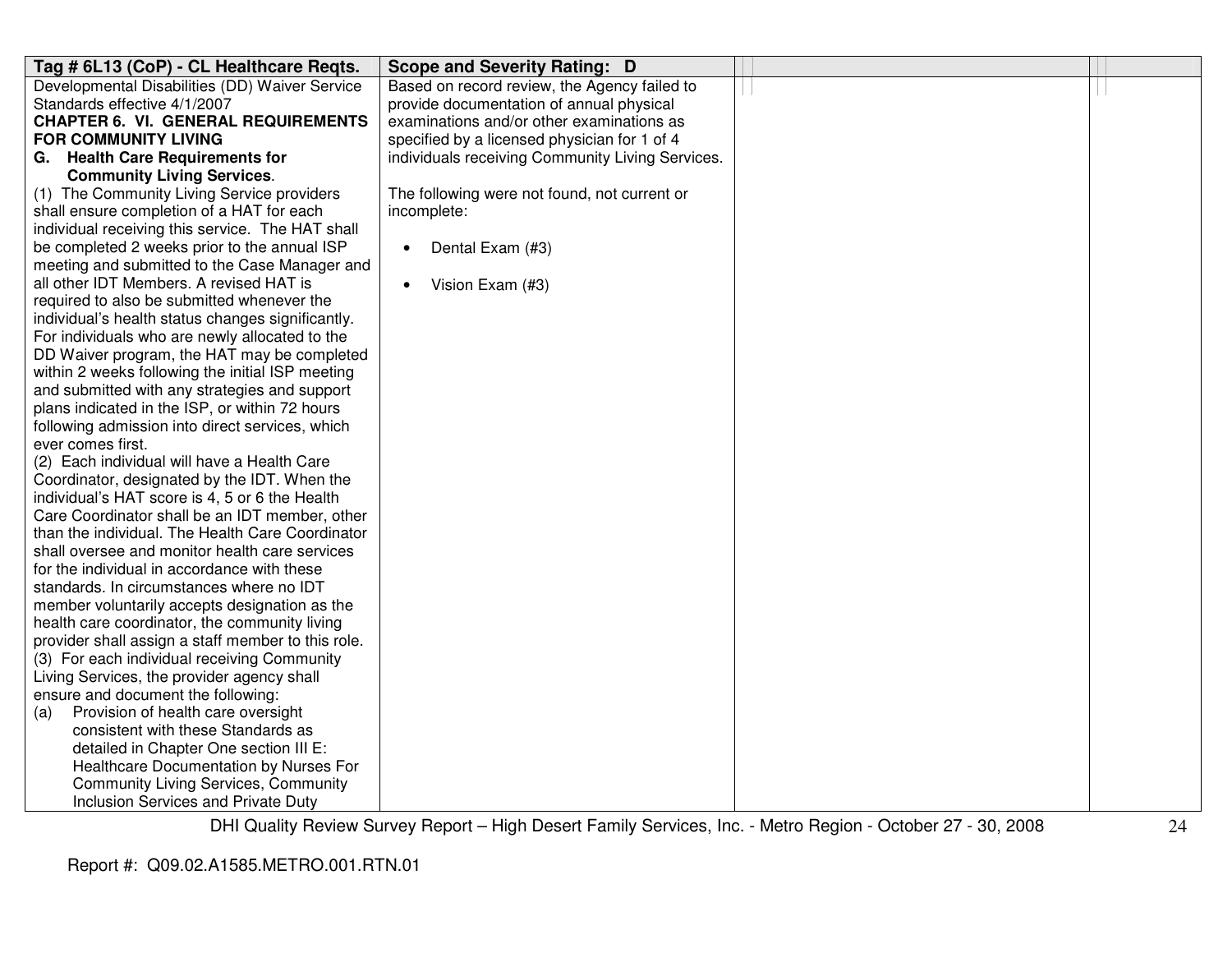|         | Nursing Services.                                 |  |  |
|---------|---------------------------------------------------|--|--|
| b)      | That each individual with a score of 4, 5, or     |  |  |
|         | 6 on the HAT, has a Health Care Plan              |  |  |
|         | developed by a licensed nurse.                    |  |  |
|         | That an individual with chronic condition(s)      |  |  |
| (c)     |                                                   |  |  |
|         | with the potential to exacerbate into a life      |  |  |
|         | threatening condition, has Crisis                 |  |  |
|         | Prevention/ Intervention Plan(s) developed        |  |  |
|         | by a licensed nurse or other appropriate          |  |  |
|         | professional for each such condition.             |  |  |
|         | (4) That an average of 3 hours of documented      |  |  |
|         | nutritional counseling is available annually, if  |  |  |
|         | recommended by the IDT.                           |  |  |
|         | (5) That the physical property and grounds are    |  |  |
|         | free of hazards to the individual's health and    |  |  |
| safety. |                                                   |  |  |
|         | (6) In addition, for each individual receiving    |  |  |
|         | Supported Living or Family Living Services, the   |  |  |
|         | provider shall verify and document the following: |  |  |
| (a)     | The individual has a primary licensed             |  |  |
|         | physician;                                        |  |  |
| (b)     | The individual receives an annual physical        |  |  |
|         | examination and other examinations as             |  |  |
|         | specified by a licensed physician;                |  |  |
| (c)     | The individual receives annual dental             |  |  |
|         | check-ups and other check-ups as                  |  |  |
|         | specified by a licensed dentist;                  |  |  |
| (d)     | The individual receives eye examinations          |  |  |
|         | as specified by a licensed optometrist or         |  |  |
|         | ophthalmologist; and                              |  |  |
| (e)     | Agency activities that occur as follow-up to      |  |  |
|         | medical appointments (e.g. treatment,             |  |  |
|         | visits to specialists, changes in medication      |  |  |
|         | or daily routine).                                |  |  |
|         |                                                   |  |  |
|         |                                                   |  |  |
|         |                                                   |  |  |
|         |                                                   |  |  |
|         |                                                   |  |  |
|         |                                                   |  |  |
|         |                                                   |  |  |
|         |                                                   |  |  |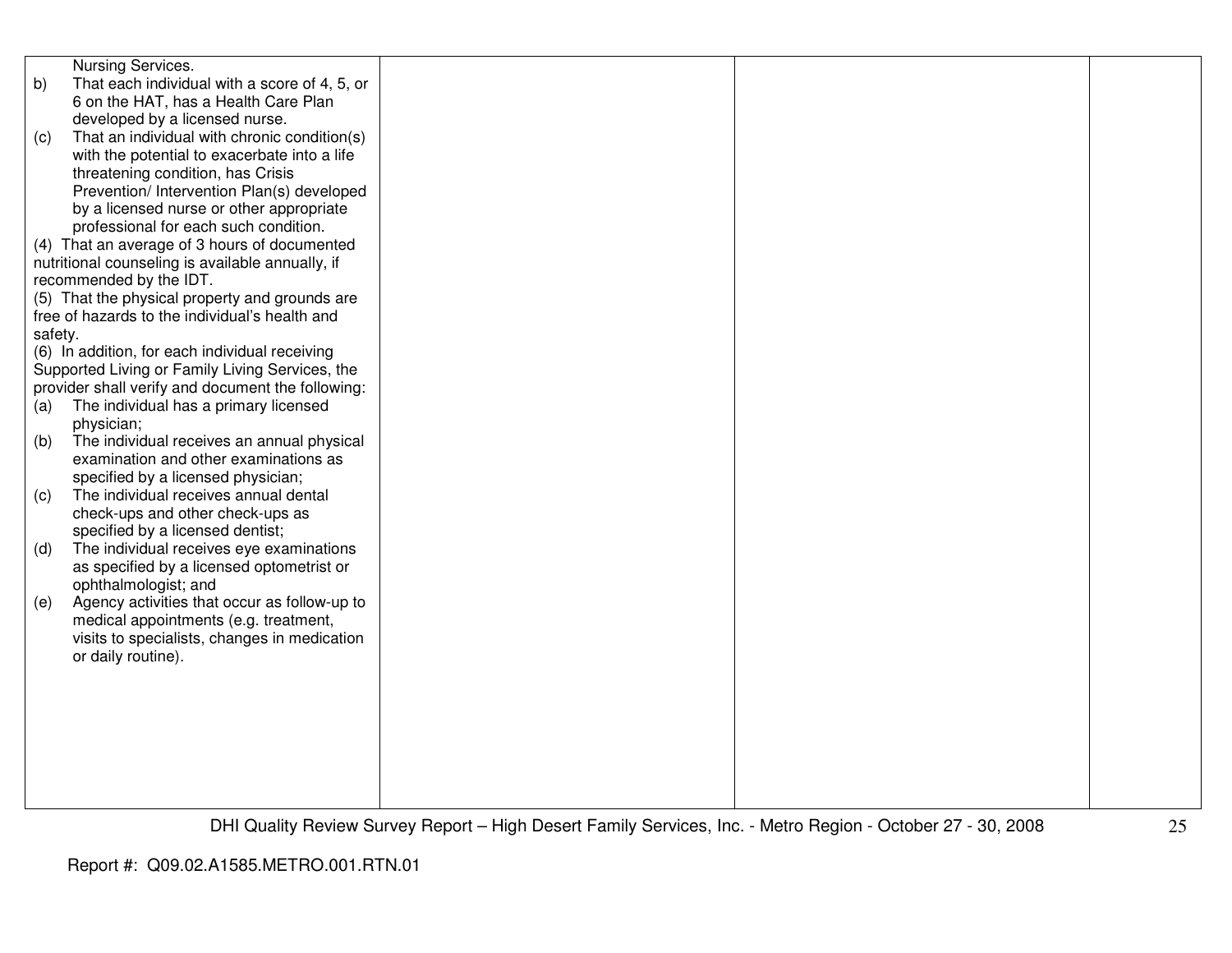| Tag # 6L14 Residential Case File                                                         | <b>Scope and Severity Rating: E</b>               |  |
|------------------------------------------------------------------------------------------|---------------------------------------------------|--|
| Developmental Disabilities (DD) Waiver Service                                           | Based on record review, the Agency failed to      |  |
| Standards effective 4/1/2007                                                             | maintain a complete and confidential case file in |  |
| CHAPTER 6. VIII. COMMUNITY LIVING                                                        | the residence for 2 of 4 Individuals receiving    |  |
| SERVICE PROVIDER AGENCY                                                                  | Family Living Services.                           |  |
| <b>REQUIREMENTS</b>                                                                      |                                                   |  |
| A. Residence Case File: For individuals                                                  | • Annual ISP $(#1)$                               |  |
| receiving Supported Living or Family Living, the                                         |                                                   |  |
| Agency shall maintain in the individual's home a                                         | • ISP Signature Page (#1)                         |  |
| complete and current confidential case file for                                          |                                                   |  |
| each individual. For individuals receiving                                               | • Addendum A $(#1)$                               |  |
| Independent Living Services, rather than                                                 |                                                   |  |
| maintaining this file at the individual's home, the                                      | • Individual Specific Training (Addendum B)       |  |
| complete and current confidential case file for                                          | (#1)                                              |  |
| each individual shall be maintained at the                                               |                                                   |  |
| agency's administrative site. Each file shall                                            | • Positive Behavioral Plan (#4)                   |  |
| include the following:                                                                   |                                                   |  |
| (1) Complete and current ISP and all                                                     | • Speech Therapy Plan (#1)                        |  |
| supplemental plans specific to the individual;                                           |                                                   |  |
| (2) Complete and current Health Assessment                                               | • Occupational Therapy Plan (#1)                  |  |
| Tool;                                                                                    |                                                   |  |
| (3) Current emergency contact information,                                               | • Health Assessment Tool (#4)                     |  |
| which includes the individual's address,                                                 |                                                   |  |
| telephone number, names and telephone                                                    |                                                   |  |
| numbers of residential Community Living                                                  |                                                   |  |
| Support providers, relatives, or guardian or                                             |                                                   |  |
| conservator, primary care physician's name(s)<br>and telephone number(s), pharmacy name, |                                                   |  |
|                                                                                          |                                                   |  |
| address and telephone number and dentist                                                 |                                                   |  |
| name, address and telephone number, and<br>health plan;                                  |                                                   |  |
|                                                                                          |                                                   |  |
| (4) Up-to-date progress notes, signed and dated                                          |                                                   |  |
| by the person making the note for at least the                                           |                                                   |  |
| past month (older notes may be transferred to                                            |                                                   |  |
| the agency office);                                                                      |                                                   |  |
| (5) Data collected to document ISP Action Plan                                           |                                                   |  |
| implementation                                                                           |                                                   |  |
|                                                                                          |                                                   |  |
| (6) Progress notes written by direct care staff                                          |                                                   |  |
| and by nurses regarding individual health status                                         |                                                   |  |
| and physical conditions including action taken in                                        |                                                   |  |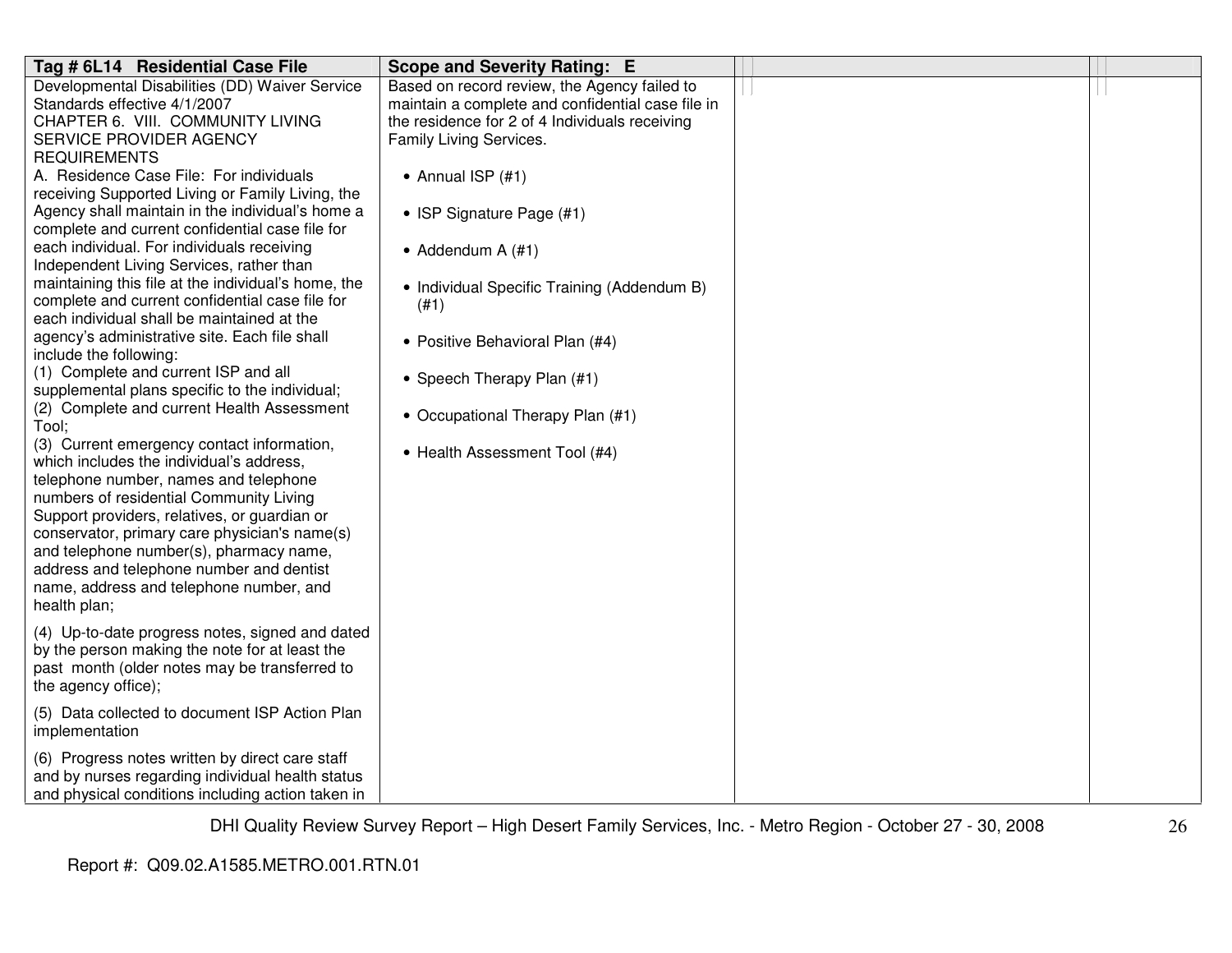| response to identified changes in condition for at   |  |  |
|------------------------------------------------------|--|--|
| least the past month;                                |  |  |
| (7) Physician's or qualified health care providers   |  |  |
| written orders;                                      |  |  |
| (8) Progress notes documenting implementation        |  |  |
| of a physician's or qualified health care            |  |  |
| provider's order(s);                                 |  |  |
| (9) Medication Administration Record (MAR) for       |  |  |
| the past three (3) months which includes:            |  |  |
| (a) The name of the individual;                      |  |  |
| (b) A transcription of the healthcare                |  |  |
| practitioners prescription including the             |  |  |
| brand and generic name of the medication;            |  |  |
| (c) Diagnosis for which the medication is            |  |  |
| prescribed;                                          |  |  |
| (d) Dosage, frequency and method/route of            |  |  |
| delivery;                                            |  |  |
| (e) Times and dates of delivery;                     |  |  |
| Initials of person administering or assisting<br>(f) |  |  |
| with medication; and                                 |  |  |
| (g) An explanation of any medication                 |  |  |
| irregularity, allergic reaction or adverse           |  |  |
| effect.                                              |  |  |
| (h) For PRN medication an explanation for the        |  |  |
| use of the PRN must include:                         |  |  |
| Observable signs/symptoms or<br>(i)                  |  |  |
| circumstances in which the medication                |  |  |
| is to be used, and                                   |  |  |
| (ii) Documentation of the                            |  |  |
| effectiveness/result of the PRN                      |  |  |
| delivered.                                           |  |  |
| A MAR is not required for individuals<br>(i)         |  |  |
| participating in Independent Living Services         |  |  |
| who self-administer their own medication.            |  |  |
| However, when medication administration is           |  |  |
| provided as part of the Independent Living           |  |  |
| Service a MAR must be maintained at the              |  |  |
| individual's home and an updated copy                |  |  |
| must be placed in the agency file on a               |  |  |
| weekly basis.                                        |  |  |
| (10) Record of visits to healthcare practitioners    |  |  |
| including any treatment provided at the visit and    |  |  |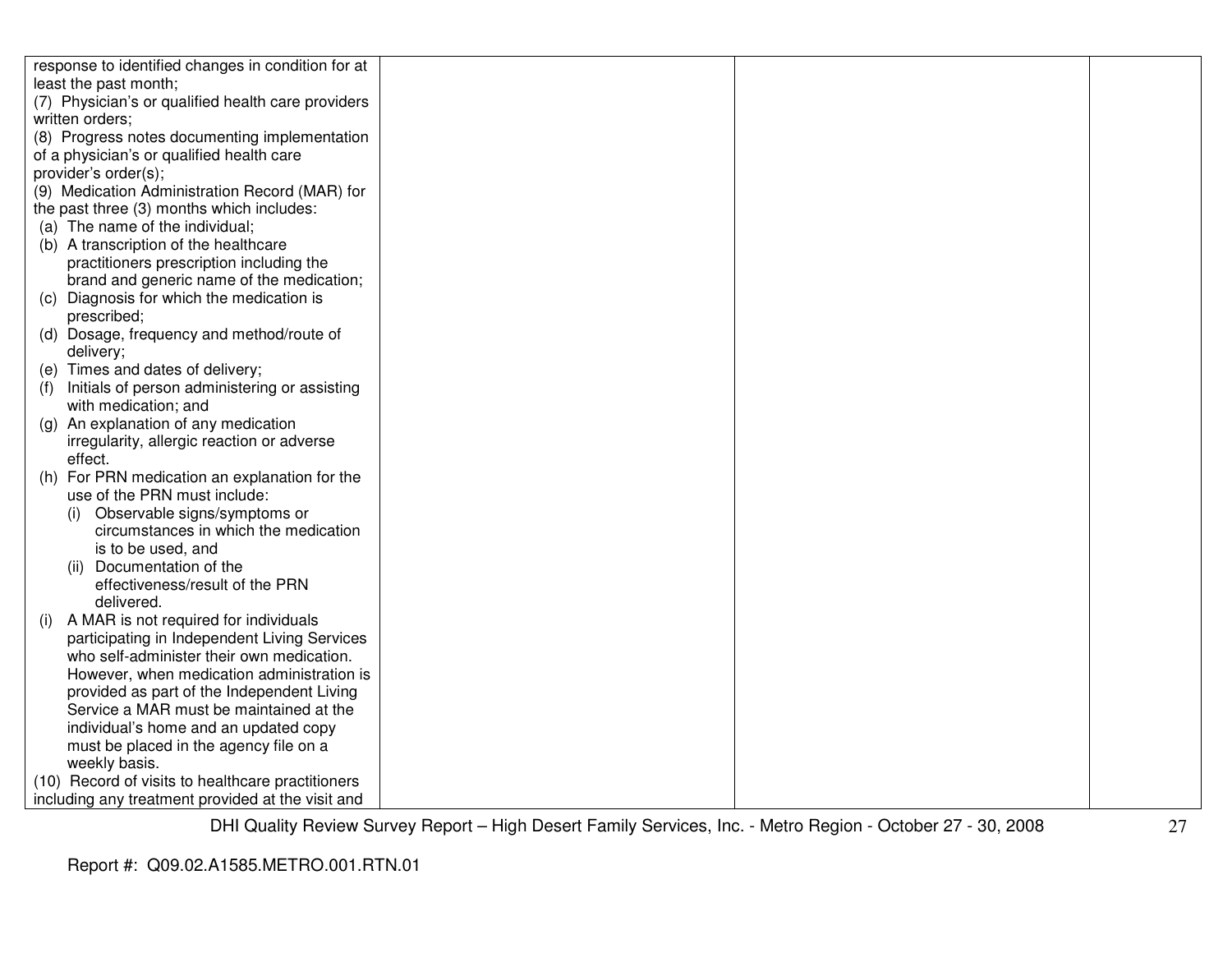| a record of all diagnostic testing for the current<br>ISP year; and<br>(11) Medical History to include: demographic<br>data, current and past medical diagnoses<br>including the cause (if known) of the<br>developmental disability and any psychiatric<br>diagnosis, allergies (food, environmental,<br>medications), status of routine adult health care<br>screenings, immunizations, hospital discharge<br>summaries for past twelve (12) months, past<br>medical history including hospitalizations,<br>surgeries, injuries, family history and current<br>physical exam. |  |  |
|---------------------------------------------------------------------------------------------------------------------------------------------------------------------------------------------------------------------------------------------------------------------------------------------------------------------------------------------------------------------------------------------------------------------------------------------------------------------------------------------------------------------------------------------------------------------------------|--|--|
|                                                                                                                                                                                                                                                                                                                                                                                                                                                                                                                                                                                 |  |  |
|                                                                                                                                                                                                                                                                                                                                                                                                                                                                                                                                                                                 |  |  |